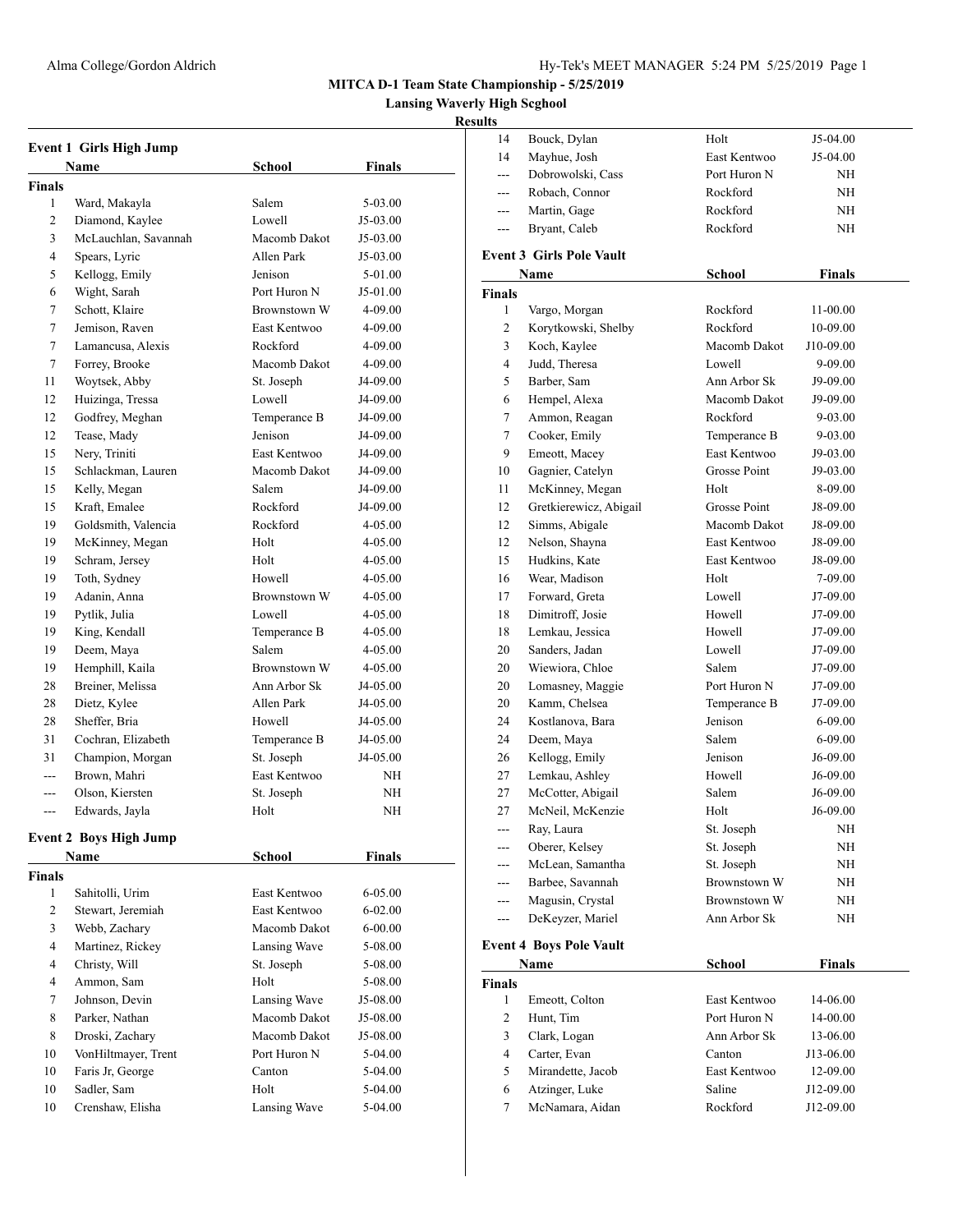**Lansing Waverly High Scghool**

|               | Finals  (Event 4 Boys Pole Vault) |               |               |
|---------------|-----------------------------------|---------------|---------------|
|               | Name                              | <b>School</b> | Finals        |
| 7             | Peck. Jacob                       | Rockford      | J12-09.00     |
| 9             | Murphy, Logan                     | Rockford      | J12-09.00     |
| 9             | McNeil, Canon                     | Holt          | J12-09.00     |
| 11            | Hardt, Matthew                    | Saline        | 12-00.00      |
| 12            | Buhrfiend, Antonio                | St. Joseph    | 11-00.00      |
| 12            | Wisinski, Ayden                   | Macomb Dakot  | 11-00.00      |
| 12            | Allen, Caleb                      | Lansing Wave  | 11-00.00      |
| 12            | Murray, Noah                      | Macomb Dakot  | 11-00.00      |
| 16            | Gray-Jones, Jimmy                 | Holt          | J11-00.00     |
| 17            | Brietkreuz, Jack                  | St. Joseph    | J11-00.00     |
| 18            | Ott, Caden                        | Macomb Dakot  | 10-00.00      |
| 18            | Cunningham, Shad                  | Lansing Wave  | 10-00.00      |
| 18            | Darhower, Taylor                  | Port Huron N  | 10-00.00      |
| 21            | Chin, Daniel                      | Salem         | J10-00.00     |
| $- - -$       | McEachin, Jacob                   | Port Huron N  | NΗ            |
| $---$         | Kelenske, Garret                  | Holt          | ΝH            |
| ---           | Nessel, Alex                      | Salem         | NH            |
| $---$         | Sayajon, Marques                  | Warren Mott   | NΗ            |
| ---           | Hawkins, Jahi                     | Ann Arbor Sk  | ΝH            |
| ---           | Bauer, Alex                       | Ann Arbor Sk  | NΗ            |
| ---           | Schneider, Max                    | Saline        | ΝH            |
| ---           | Aljahim, DeJzon                   | Warren Mott   | NΗ            |
| $---$         | Kandalaft, Samer                  | East Kentwoo  | ΝH            |
| $---$         | Faris Jr, George                  | Canton        | ΝH            |
| ---           | Armstrong, Connor                 | Salem         | ΝH            |
| ---           | Femster Jr., Karoni               | Lansing Wave  | ΝH            |
|               |                                   |               |               |
|               | <b>Event 5 Girls Long Jump</b>    |               |               |
|               | Name                              | School        | <b>Finals</b> |
| <b>Finals</b> |                                   |               |               |
| 1             | Vargo, Morgan                     | Rockford      | 17-02.00      |
| 2             | Spears, Lyric                     | Allen Park    | 17-00.50      |
| 3             | Barnes, Mauriya                   | East Kentwoo  | 15-11.25      |
| 4             | Breiner, Melissa                  | Ann Arbor Sk  | 15-10.50      |
| 5             | Diamond, Kaylee                   | Lowell        | 15-08.75      |
| 6             | Young, Qe'Neisha                  | East Kentwoo  | 15-08.00      |
| 7             | Russell, Brooke                   | St. Joseph    | 15-07.50      |
| 8             | Wagenhauser, Emma                 | Temperance B  | 15-06.25      |
| 9             | Hemphill, Kaila                   | Brownstown W  | 15-01.00      |
| 10            | Godfrey, Meghan                   | Temperance B  | 15-00.00      |
| 11            | Groenewoud, Claire                | Holt          | 14-11.50      |
| 12            | Galloway, Zoe'                    | Macomb Dakot  | 14-08.50      |
| 13            | Oghor, Onome                      | Holt          | J14-08.50     |
| 14            | Rechsteiner, Carissa              | Temperance B  | 14-06.75      |
| 15            | Russo, Rachel                     | Jenison       | 14-05.25      |
| 16            | Korytkowski, Shelby               | Rockford      | 14-04.50      |
| 17            | Suarez-Arzaga, Mariana            | Salem         | 14-04.00      |
| 18            | Robinson, Breasia                 | East Kentwoo  | 14-02.50      |
| 19            | Wear, Madison                     | Holt          | 14-01.00      |
| 20            | Barber, Sam                       | Ann Arbor Sk  | J14-01.00     |
| 21            | Lemkau, Jessica                   | Howell        | 14-00.50      |
| 22            | Ward, Makayla                     | Salem         | J14-00.50     |
| 23            | Molenje, Glevince                 | Jenison       | 14-00.25      |
| 24            | Harvey, Chelsea                   | Macomb Dakot  | 13-11.25      |

| 25             | Thomas, Annaliese                 | <b>Grosse Point</b> | 13-10.50    |
|----------------|-----------------------------------|---------------------|-------------|
| 26             | Barr, Natalie                     | Rockford            | 13-08.00    |
| 27             | Jones, Gabrielle                  | Macomb Dakot        | 13-07.75    |
| 28             | Lustig, Sophia                    | Brownstown W        | 13-07.25    |
| 29             | Pytlik, Julia                     | Lowell              | 13-07.00    |
| 30             | Devine, Julia                     | Salem               | 13-06.75    |
| 31             | Kaywood, Mya                      | Lowell              | 13-02.25    |
| 32             | Magusin, Crystal                  | <b>Brownstown W</b> | 12-10.75    |
| 33             | Lemkau, Emily                     | Howell              | 12-10.00    |
| 34             | Kohn, Ashlyn                      | St. Joseph          | 12-02.75    |
| 35             | Cronce, Paige                     | Port Huron N        | 12-02.00    |
| 36             | Miller, Siobhan                   | St. Joseph          | 12-00.00    |
| 37             | Lemkau, Ashley                    | Howell              | 11-08.75    |
| $\overline{a}$ | Clark, Kylie                      | Jenison             | <b>FOUL</b> |
|                | <b>Event 6 Boys Long Jump</b>     |                     |             |
|                | Name                              | School              | Finals      |
| <b>Finals</b>  |                                   |                     |             |
| $\mathbf{1}$   | Bracey, Stephan                   | East Kentwoo        | 22-04.75    |
| 2              | Emeott, Colton                    | East Kentwoo        | 20-09.25    |
| 3              | Domzalski, Caden                  | Canton              | 20-07.75    |
| 4              | Carter, Evan                      | Canton              | 20-04.00    |
| 5              | Daye, Ryel                        | East Kentwoo        | 20-01.75    |
| 6              | Johnson, Devin                    | Lansing Wave        | 19-10.25    |
| 7              | Miller, Casey                     | St. Joseph          | 19-08.00    |
| 8              | Small, Johnnie                    | Macomb Dakot        | 18-11.00    |
| 9              | Anglebrandt, Trent                | Port Huron N        | 18-10.75    |
| 10             | Murray, Noah                      | Macomb Dakot        | 18-09.25    |
| 11             | Frazier, Jawuan                   | Canton              | 18-09.00    |
| 12             | Greenhoe, Damon                   | Holt                | 18-08.00    |
| 13             | Reed, Kellen                      | Holt                | 18-05.75    |
| 14             | Borneo, Nicholas                  | Saline              | 18-03.50    |
| 15             | Aljahim, DeJzon                   | Warren Mott         | 18-02.25    |
| 16             | Fineis, Evan                      | Holt                | 17-10.00    |
| 17             | Williams, Zavier                  | Lansing Wave        | 17-05.25    |
| 18             | Robach, Connor                    | Rockford            | 17-04.50    |
| 19             | Bryant, Caleb                     | Rockford            | 17-02.00    |
| 20             | Embry, Javon                      | Lansing Wave        | 16-10.00    |
| 21             | Stavros, Brayden                  | Saline              | 16-09.25    |
| 22             | Abraham, Logan                    | Port Huron N        | 16-05.50    |
| 23             | Clark, Logan                      | Ann Arbor Sk        | 16-05.00    |
| 24             | Khamtean, Sheldon                 | Macomb Dakot        | 16-04.50    |
| 25             | Savenas, Connor                   | St. Joseph          | 15-02.50    |
| 26             | Echols, Manuel                    | Warren Mott         | 15-00.75    |
|                |                                   |                     |             |
|                | <b>Event 7 Girls Discus Throw</b> |                     |             |

|               | Name              | School       | Finals  |  |
|---------------|-------------------|--------------|---------|--|
| <b>Finals</b> |                   |              |         |  |
|               | Okoroafo, Belle   | East Kentwoo | 122-11  |  |
| 2             | Khalil, Janan     | Macomb Dakot | 117-04  |  |
| 3             | Koppinger, Sydney | Port Huron N | 117-01  |  |
| 4             | Klaer, Karly      | St. Joseph   | 107-04  |  |
| 5             | Copciac, Jayda    | Temperance B | 107-01  |  |
| 6             | Zaprawa, Jennifer | Macomb Dakot | J107-01 |  |
| 7             | Smith, Kayla      | Brownstown W | 105-09  |  |
| 8             | Majestic, Autumn  | Macomb Dakot | 102-05  |  |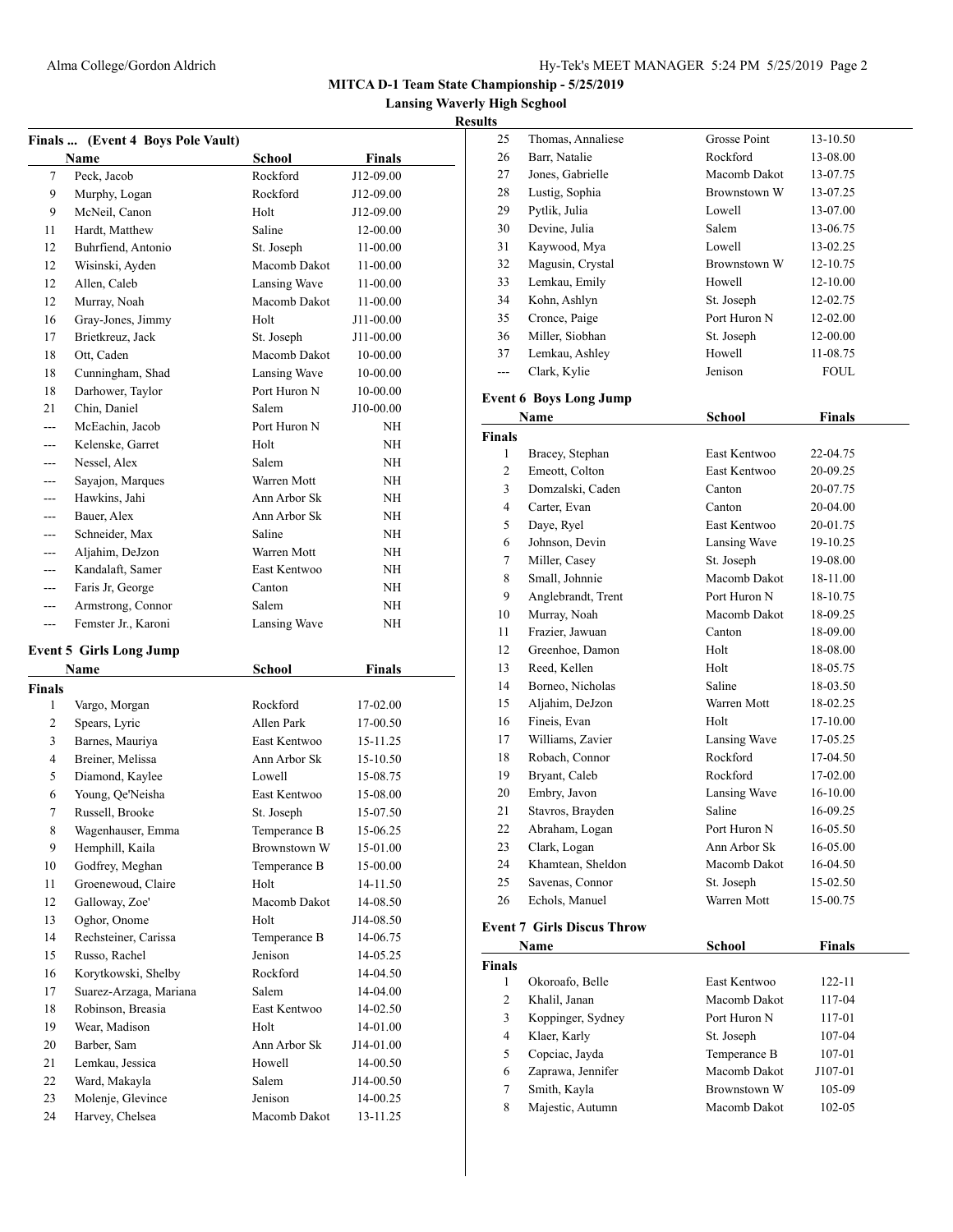**Lansing Waverly High Scghool**

| Finals  (Event 7 Girls Discus Throw) |                                  |                    |               |  |
|--------------------------------------|----------------------------------|--------------------|---------------|--|
|                                      | Name                             | <b>School</b>      | <b>Finals</b> |  |
| 9                                    | Oberer, Kelsey                   | St. Joseph         | 101-02        |  |
| 10                                   | Henderson, Amy                   | Howell             | 101-01        |  |
| 11                                   | Harnish, Audrey                  | East Kentwoo       | 101-00        |  |
| 12                                   | Haverkamp, Breanna               | Rockford           | 100-08        |  |
| 13                                   | Daugard, Lily                    | Howell             | 99-00         |  |
| 14                                   | Thacker, Becca                   | Brownstown W       | 98-05         |  |
| 15                                   | Lewandowski, Natalia             | Salem              | 94-03         |  |
| 16                                   | Faulkner, Janee                  | Ann Arbor Sk       | 93-09         |  |
| 17                                   | Klink, Zoe                       | Port Huron N       | 91-08         |  |
| 18                                   | Reckling, Rebekah                | Allen Park         | 91-03         |  |
| 19                                   | Cochran, Susannah                | Temperance B       | $90 - 03$     |  |
| 20                                   | Johnson, Lauren                  | Salem              | 88-04         |  |
| 21                                   | Lloyd, Emily                     | Brownstown W       | 85-05         |  |
| 22                                   | Santiago, Jaime                  | Temperance B       | 85-04         |  |
| 23                                   | Koester, Hannah                  | Salem              | 85-02         |  |
| 24                                   | Blankenburg, Janya               | Holt               | 83-05         |  |
| 25                                   | Johnson, Savanah                 | Port Huron N       | 81-05         |  |
| 26                                   | Kohn, Ashlyn                     | St. Joseph         | 81-02         |  |
| 27                                   | Kolby, Alexis                    | Howell             | 80-10         |  |
| 28                                   | Faulkner, Renee                  | Ann Arbor Sk       | 79-07         |  |
| 29                                   | Lamancusa, Danielle              | Rockford           | 79-03         |  |
| 30                                   | Byrne, Kaylee                    | Lowell             | 75-01         |  |
| 31                                   | Woodson, Taleigha                | East Kentwoo       | 74-08         |  |
| 32                                   | Titus, Taylor                    | Holt               | 74-00         |  |
| 33                                   | Watkins, Eva                     | Rockford           | 72-01         |  |
| 34                                   | Sayer, Cierra                    | Lowell             | 71-05         |  |
| 35                                   | Cook, Liberty                    | Lowell             | 67-07         |  |
| 36                                   | Gray, Bailey                     | Allen Park         | 61-11         |  |
| 37                                   | Karkou, Kayla                    | Holt               | 58-11         |  |
| 38                                   | Moore, Lily                      | Ann Arbor Sk       | 49-00         |  |
| $---$                                | Moran, Brooke                    | Jenison            | ND            |  |
| $---$                                | Grit, Remi                       | Jenison            | ND            |  |
| $---$                                | Scroggins, Maddie                | Allen Park         | FOUL          |  |
|                                      | <b>Event 8 Boys Discus Throw</b> |                    |               |  |
|                                      | Name                             | <b>School</b>      | Finals        |  |
|                                      |                                  |                    |               |  |
| Finals<br>$\mathbf{1}$               | Ross, Brandon                    | Macomb Dakot       | 148-02        |  |
| $\mathbf{2}$                         | Haidamous, Eli                   | Holt               | 143-00        |  |
| 3                                    | Mackey, James                    | East Kentwoo       | 142-02        |  |
| $\overline{4}$                       | Brown, Anthony                   | East Kentwoo       | 137-04        |  |
| 5                                    | Hanby, Ian                       | Saline             | 131-06        |  |
|                                      | Murray, Jack                     |                    |               |  |
| 6                                    |                                  | Macomb Dakot       | 131-05        |  |
| 7<br>8                               | Mitchell, Zyan<br>Bruce, Peyton  | St. Joseph<br>Holt | 129-00        |  |
|                                      |                                  |                    | 121-02        |  |
| 9                                    | Bernal, Lorenzo                  | East Kentwoo       | 120-02        |  |
| 10                                   | Cousino, Thomas                  | Salem              | 119-05        |  |
| 11                                   | Krueger, Caiden                  | Rockford           | 118-10        |  |
| 12                                   | Darden, Mason                    | Lansing Wave       | 118-03        |  |
| 13                                   | Trainor, Ellis                   | Lansing Wave       | 118-00        |  |
| 14                                   | LaVanway, Konner                 | St. Joseph         | 117-00        |  |
| 15                                   | Johnson, Elliot                  | Salem              | 116-10        |  |
| 16                                   | Collins, Holden                  | Saline             | 115-03        |  |
| 17                                   | Beazley, Garrett                 | Saline             | 113-10        |  |

| 18            | Mosley, DeVontrey             | Macomb Dakot        | 110-02    |  |
|---------------|-------------------------------|---------------------|-----------|--|
| 19            | Vega, Jacob                   | Rockford            | 107-00    |  |
| 20            | Wills, Michael                | Lansing Wave        | 103-03    |  |
| 21            | Wandelt, David                | Port Huron N        | 101-00    |  |
| 22            | Dhaliwal, Anmol               | Salem               | 100-05    |  |
| 23            | Buhrfiend, Antonio            | St. Joseph          | 97-05     |  |
| 24            | O'Hare, Luke                  | Port Huron N        | 95-08     |  |
| 25            | Mitchnere, Draven             | Warren Mott         | 95-00     |  |
| 26            | Robinson, Gage                | Ann Arbor Sk        | 90-07     |  |
| 27            | Kelenske, Garret              | Holt                | 89-04     |  |
| 28            | Friesen, Jaiden               | Rockford            | 89-00     |  |
| 29            | Echols, Manuel                | Warren Mott         | $68-10$   |  |
| ---           | Smedley, Ethan                | Canton              | ND        |  |
| ---           | Daniels, Isiah                | Warren Mott         | ND        |  |
| $---$         | Hunt, Tim                     | Port Huron N        | ND        |  |
| ---           | Dattilio, Joey                | Canton              | ND        |  |
| $---$         | Peck, Kade                    | Canton              | ND        |  |
|               |                               |                     |           |  |
|               | <b>Event 9 Girls Shot Put</b> |                     |           |  |
|               | Name                          | School              | Finals    |  |
| <b>Finals</b> |                               |                     |           |  |
| 1             | Okoroafo, Belle               | East Kentwoo        | 43-03.00  |  |
| 2             | Wilson, Lyniah                | Salem               | 40-00.00  |  |
| 3             | Smith, Monet                  | East Kentwoo        | 39-02.00  |  |
| 4             | Tillman, Madisyn              | East Kentwoo        | 37-01.00  |  |
| 5             | Faulkner, Janee               | Ann Arbor Sk        | 37-00.00  |  |
| 6             | Klaer, Karly                  | St. Joseph          | 36-08.50  |  |
| 7             | Haverkamp, Breanna            | Rockford            | 35-09.00  |  |
| 8             | Smith, Kayla                  | <b>Brownstown W</b> | 34-11.00  |  |
| 9             | Lamancusa, Danielle           | Rockford            | 34-09.00  |  |
| 10            | Daugard, Lily                 | Howell              | 34-07.50  |  |
| 11            | Cochran, Susannah             | Temperance B        | 34-07.00  |  |
| 12            | Zaprawa, Jennifer             | Macomb Dakot        | 34-02.50  |  |
| 13            | Lewandowski, Natalia          | Salem               | 33-06.00  |  |
| 14            | Titus, Taylor                 | Holt                | 31-09.50  |  |
| 15            | Nixon, Averi                  | Rockford            | 31-08.00  |  |
| 16            | Klink, Zoe                    | Port Huron N        | 31-06.00  |  |
| 17            | Faulkner, Renee               | Ann Arbor Sk        | 31-03.50  |  |
| 18            | Wrench, Erika                 | Salem               | J31-03.50 |  |
| 19            | Khalil, Janan                 | Macomb Dakot        | 31-02.00  |  |
| 20            | Thacker, Becca                | Brownstown W        | 30-10.00  |  |
| 21            | Koppinger, Sydney             | Port Huron N        | 30-09.00  |  |
| 22            | Henderson, Amy                | Howell              | 30-05.00  |  |
| 23            | Majestic, Autumn              | Macomb Dakot        | 30-02.50  |  |
| 24            | Kohn, Ashlyn                  | St. Joseph          | 30-00.00  |  |
| 25            | Blankenburg, Janya            | Holt                | 29-06.00  |  |
| 26            | Johnson, Savanah              | Port Huron N        | 29-04.00  |  |
| 27            | Kolby, Alexis                 | Howell              | 29-03.00  |  |
| 28            | Denning, A'Maya               | Holt                | 29-01.00  |  |
| 29            | Copciac, Jayda                | Temperance B        | 28-09.50  |  |
| 30            | Legeza, Veda                  | Temperance B        | 28-08.00  |  |
| 31            | Lloyd, Emily                  | Brownstown W        | 28-06.00  |  |
| 32            | Byrne, Kaylee                 | Lowell              | 26-00.00  |  |
| 33            | Cook, Liberty                 | Lowell              | 25-11.00  |  |
| 34            | Oberer, Kelsey                | St. Joseph          | 25-08.00  |  |
| 35            | Spaulding, Jeselyn            | Lowell              | 24-09.50  |  |
|               |                               |                     |           |  |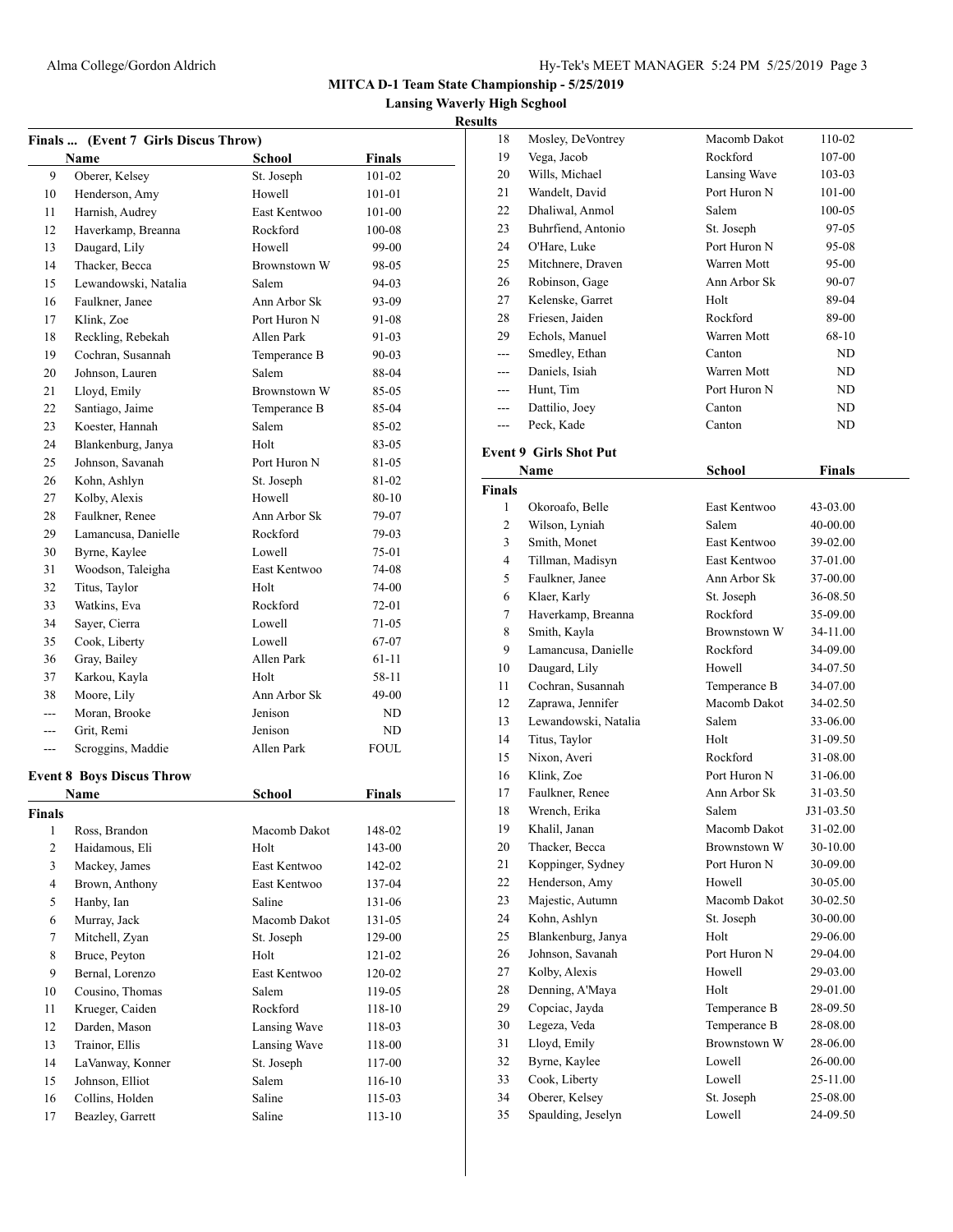**Lansing Waverly High Scghool**

# **Results**

|               | Finals  (Event 9 Girls Shot Put) |                       |                             |
|---------------|----------------------------------|-----------------------|-----------------------------|
|               | Name                             | School                | <b>Finals</b>               |
| 36            | Miller, Kiara                    | Allen Park            | 24-05.00                    |
| 37            | Gray, Bailey                     | Allen Park            | 23-09.00                    |
| 38            | Moore, Lily                      | Ann Arbor Sk          | $23-04.00$                  |
| 39            | Tuttle, Paige                    | Allen Park            | 22-02.00                    |
| ---           | Grit, Remi                       | Jenison               | ND                          |
| ---           | Moran, Brooke                    | Jenison               | ND                          |
|               | <b>Event 10 Boys Shot Put</b>    |                       |                             |
|               | Name                             | School                | Finals                      |
| <b>Finals</b> |                                  |                       |                             |
| 1             | Trainor, Ellis                   | Lansing Wave          | 53-03.00                    |
| 2             | Mackey, James                    | East Kentwoo          | 53-00.00                    |
| 3             | Ross, Brandon                    | Macomb Dakot          | 51-01.50                    |
| 4             | Haidamous, Eli                   | Holt                  | 45-05.50                    |
| 5             | Hanby, Ian                       | Saline                | 44-02.00                    |
| 6             | Smith, David                     | Lansing Wave          | 43-06.00                    |
| 7             | Darden, Mason                    | Lansing Wave          | $43 - 04.00$                |
| 8             | Steinhauer, Adam                 | Port Huron N          | 42-09.00                    |
| 9             | Wandelt, David                   | Port Huron N          | $42 - 04.00$                |
| 10            | Brown, Anthony                   | East Kentwoo          | J42-04.00                   |
| 11            | Vega, Jacob                      | Rockford              | 41-08.00                    |
| 12            | Frick, John                      | Saline                | $41 - 01.00$                |
| 13            | Bruce, Peyton                    | Holt                  | $40 - 02.00$                |
| 14            | LaVanway, Konner                 | St. Joseph            | 39-10.00                    |
| 15            | Friesen, Jaiden                  | Rockford              | 38-02.00                    |
| 16            | Kuc, Aaron                       | Macomb Dakot          | 37-07.00                    |
| 17            | Kirkpatrick, Evan                | Salem                 | 37-06.00                    |
|               |                                  |                       |                             |
| 18            | Cousino, Thomas                  | Salem                 | 37-03.00                    |
| 19            | Buhrfiend, Antonio               | St. Joseph            | 36-09.00                    |
| 20            | Bernal, Lorenzo                  | East Kentwoo          | 36-07.00                    |
| 21            | Terrill, Fritz                   | Holt                  | 36-02.00                    |
| 22            | Bogovican, Vincent               | Macomb Dakot          | 35-10.00                    |
| 23            | O'Hare, Luke                     | Port Huron N          | 35-06.00                    |
| 24            | Mitchnere, Draven                | Warren Mott           | 35-02.00                    |
| 25            | Sicurello Jr, Joseph             | St. Joseph            | 34-04.00                    |
| 26            | Gilmore, Eli                     | Saline                | 34-00.00                    |
| 27            | Krueger, Caiden                  | Rockford              | 33-04.00                    |
| 28            | Dhaliwal, Anmol                  | Salem                 | 32-00.00                    |
| 29            | Robinson, Gage                   | Ann Arbor Sk          | 31-09.00                    |
| ---           | Omar, Mohammed                   | Warren Mott           | ND                          |
|               | Peck, Kade                       | Canton                | ND                          |
| ---           | Dattilio, Joey                   | Canton                | ND                          |
| ---           | Smedley, Ethan                   | Canton                | ND                          |
| ---           | Daniels, Isiah                   | Warren Mott           | ND                          |
|               | Event 11 Girls 4x800 Meter Relay |                       |                             |
|               | Team                             | <b>Relay</b>          | <b>Finals</b>               |
| <b>Finals</b> |                                  |                       |                             |
| 1             | Rockford                         | А                     | 9:49.79                     |
|               | 1) Gardner, Karlie               | 2) Bennett, Elizabeth |                             |
|               | 3) Allshouse, Lexie              |                       | 4) Everhart - Deckard, Emma |
| 2             | Ann Arbor Skyline                | A                     | 9:54.25                     |
|               | 1) Koselka, Catrin               | 2) O'Brien, Laura     |                             |
|               | 3) Melong, Arielle               | 4) Peck, Lillian      |                             |
|               |                                  |                       |                             |

| ∍  |                      |   |                       |
|----|----------------------|---|-----------------------|
| 3  | Salem                | A | 10:07.40              |
|    | 1) Millen, Olivia    |   | 2) Jeffers, Sophie    |
|    | 3) Tabor, Charlotte  |   | 4) Wheeler, Elena     |
| 4  | Macomb Dakota        | A | 10:21.65              |
|    | 1) Slone, Katelyn    |   | 2) Zefi, Angie        |
|    | 3) Kelly, Jemma      |   | 4) Gowen, Izabella    |
| 5  | Grosse Pointe North  | А | 10:30.73              |
|    | 1) Liagre, Vivian    |   | 2) Seagram, Sarah     |
|    | 3) Nyquist, Elise    |   | 4) Albo, Jackie       |
| 6  | Howell               | A | 10:32.51              |
|    | 1) McCurdy, Lillia   |   | 2) Savage, Madison    |
|    | 3) Pennala, Justina  |   | 4) Shaw, Samantha     |
| 7  | Brownstown Woodhaven | A | 10:33.87              |
|    | 1) Berridge, Brooke  |   | 2) Vojinov, Brianna   |
|    | 3) Schott, Klaire    |   | 4) Cassette, Kelly    |
| 8  | Lowell               | A | 10:41.44              |
|    | 1) Boehr, Ashley     |   | 2) Haines, Alexis     |
|    | 3) Fredricks, Aurora |   | 4) Aud, Lauren        |
| 9  | <b>East Kentwood</b> | A | 10:44.07              |
|    | 1) Kovacevic, Emma   |   | 2) Waterman, Torionna |
|    | 3) Fornetti, Chloe   |   | 4) McComas, Libby     |
| 10 | Holt                 | A | 10:53.88              |
|    | 1) Chuney, Eliana    |   | 2) Schram, Jersey     |
|    | 3) Gilman, Riley     |   | 4) Grasse, Aiden      |
| 11 | Jenison              | A | 10:58.48              |
|    | 1) Intarachot, Malee |   | 2) Rogers, Miki       |
|    | 3) Tiemann, Morgan   |   | 4) Topolinski, Amelia |
| 12 | Temperance Bedford   | A | 11:13.45              |
|    | 1) Smith, Alli       |   | 2) Pauli, Bri         |
|    | 3) Falzone, Jillian  |   | 4) Foster, Madison    |
| 13 | St. Joseph           | A | 12:06.50              |
|    | 1) Peterson, Abby    |   | 2) Casper, Clara      |
|    | 3) Scharner, Nina    |   | 4) Scott, Madison     |
|    |                      |   |                       |

#### **Event 12 Boys 4x800 Meter Relay**

|                | <b>Team</b>               | Relay | Finals             |  |
|----------------|---------------------------|-------|--------------------|--|
| <b>Finals</b>  |                           |       |                    |  |
| 1              | Holt                      | A     | 8:11.33            |  |
|                | 1) Whiteman, Reece        |       | 2) Moritz, Adugna  |  |
|                | 3) Stickles-Brooks, Jesse |       | 4) Penski, Alex    |  |
| $\overline{c}$ | <b>East Kentwood</b>      | A     | 8:25.52            |  |
|                | 1) Hall, Antonio          |       | 2) Barnes, Maurice |  |
|                | 3) Masten, Zander         |       | 4) Baas, Aidan     |  |
| 3              | Macomb Dakota             | A     | 8:25.82            |  |
|                | 1) Singer, Matthew        |       | 2) Sand, Jacob     |  |
|                | 3) Stermer, Cameron       |       | 4) Gwyn, Reid      |  |
| 4              | Lansing Waverly           | A     | 8:42.32            |  |
|                | 1) Carter, Jordan         |       | 2) Pham, Baron     |  |
|                | 3) Ewulomi, Ezekiel       |       | 4) Hibbs, Ciardan  |  |
| 5              | Saline                    | A     | 8:44.94            |  |
|                | 1) Clisham Jr, Christofer |       | 2) Harrison, James |  |
|                | 3) Lentine, Kyle          |       | 4) Pfeiffer, Max   |  |
| 6              | St. Joseph                | A     | 8:50.16            |  |
|                | 1) Toney, Cole            |       | 2) Miller, Casey   |  |
|                | 3) Sunday, Robert         |       | 4) Rich, Nolan     |  |
|                |                           |       |                    |  |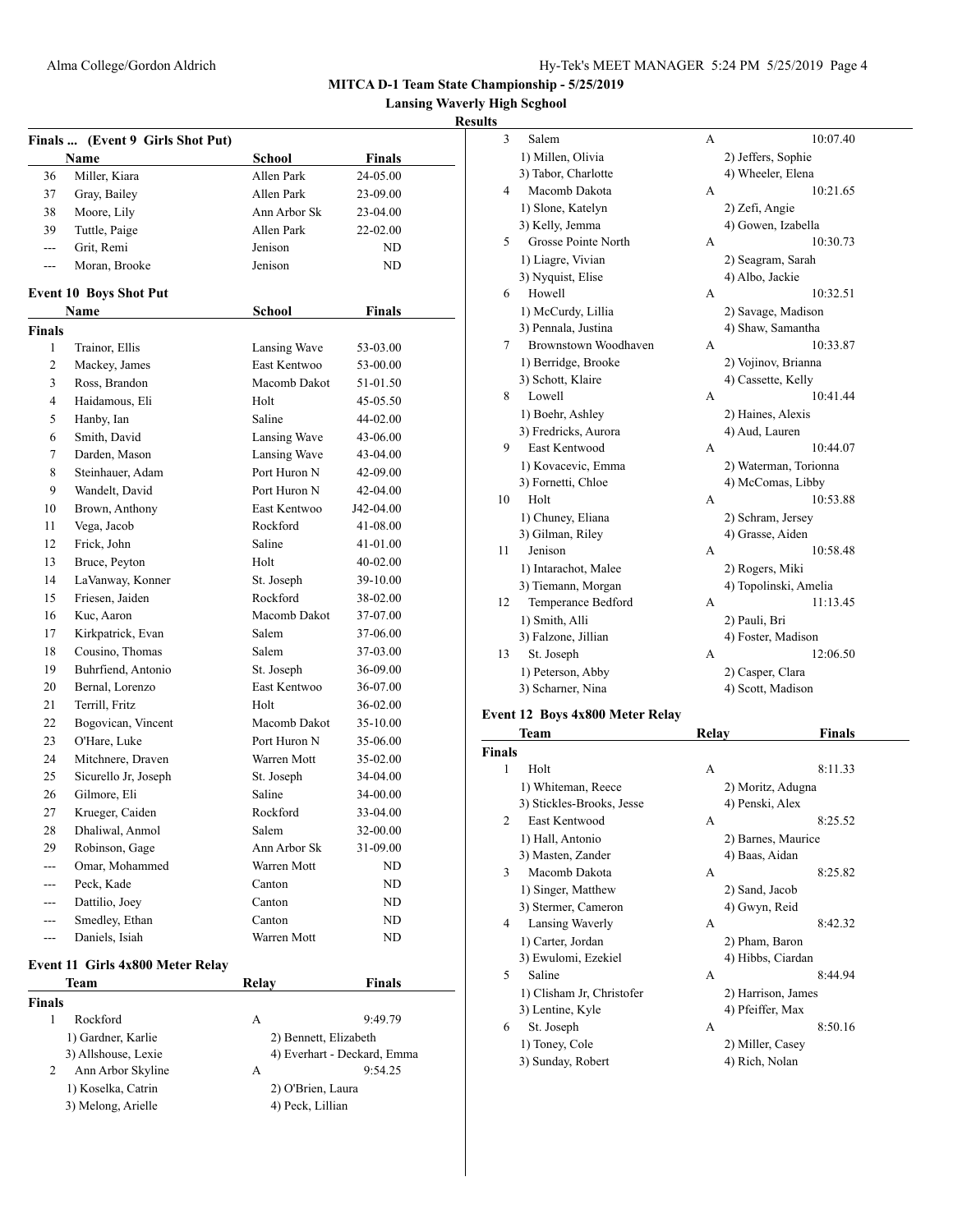**Lansing Waverly High Scghool**

# **Results**

|               | Finals  (Event 12 Boys 4x800 Meter Relay) |                          |         |  |
|---------------|-------------------------------------------|--------------------------|---------|--|
|               | Team                                      | <b>Relay</b>             | Finals  |  |
| 7             | Salem                                     | A                        | 8:51.77 |  |
|               | 1) Jeffers, Christo                       | 2) Cho, Kanden           |         |  |
|               | 3) Wheeler, Evan                          | 4) Paine, Bryce          |         |  |
| 8             | Port Huron Northern                       | А                        | 9:28.99 |  |
|               | 1) Mayes, Drew                            | 2) Gore, Dan             |         |  |
|               | 3) Abraham, Logan                         | 4) Mehnert, Hayden       |         |  |
| $---$         | Rockford                                  | A                        | DQ      |  |
|               | 1) Majoor, Jacob                          | 2) Veldkamp, Evan        |         |  |
|               | 3) Patin, Lucas                           | 4) Kauffman, Elijah      |         |  |
|               | <b>Event 13 Girls 100 Meter Hurdles</b>   |                          |         |  |
|               | Name                                      | School                   | Finals  |  |
| <b>Finals</b> |                                           |                          |         |  |
| 1             | Spears, Lyric                             | Allen Park               | 14.98   |  |
| 2             | Korytkowski, Peyton                       | Rockford                 | 15.32   |  |
| 3             | Barnes, Mauriya                           | East Kentwoo             | 15.79   |  |
| 4             | Hunt, Layla                               | East Kentwoo             | 16.00   |  |
| 5             | Judd, Theresa                             | Lowell                   | 16.24   |  |
|               | Zang, Aimee                               |                          |         |  |
| 6             |                                           | Rockford<br>Ann Arbor Sk | 16.28   |  |
| 7             | Nicholas, Madeline                        |                          | 16.31   |  |
| 8             | Wojcicki, McKenna                         | Macomb Dakot             | 16.69   |  |
| 9             | McLauchlan, Savannah                      | Macomb Dakot             | 16.92   |  |
| 10            | Lustig, Sophia                            | Brownstown W             | 17.04   |  |
| 11            | Avery, Dana                               | Brownstown W             | 17.06   |  |
| 12            | Rozich, Makenna                           | Jenison                  | 17.29   |  |
| 13            | Ward, Makayla                             | Salem                    | 17.43   |  |
| 14            | Floyd, Mikayla                            | East Kentwoo             | 17.47   |  |
| 15            | Huls, Natalie                             | Rockford                 | 18.12   |  |
| 16            | Roman, Alexis                             | Port Huron N             | 18.13   |  |
| 17            | Bell, Ayanna                              | Ann Arbor Sk             | 18.15   |  |
| 18            | Kiteley, Riley                            | Port Huron N             | 18.23   |  |
| 19            | Villarreal, Leticia                       | Brownstown W             | 18.56   |  |
| 20            | Blaszkowski, Shannon                      | Macomb Dakot             | 18.68   |  |
| 21            | German, Emily                             | Lowell                   | 18.77   |  |
| 22            | Pisanti, Isabella                         | Temperance B             | 18.78   |  |
| 23            | Dietz, Kylee                              | Allen Park               | 18.81   |  |
| 24            | McNeil, McKenzie                          | Holt                     | 19.10   |  |
| 25            | Urness, Mae                               | St. Joseph               | 19.15   |  |
| 26            | Parris, Zarrieya                          | Holt                     | 19.62   |  |
| 27            | Siedlecki, Cassidy                        | Jenison                  | 19.68   |  |
| 28            | Champion, Morgan                          | St. Joseph               | 19.87   |  |
| 29            | Woytsek, Abby                             | St. Joseph               | 19.90   |  |
| 30            | Bardwell, Neely                           | Lowell                   | 20.02   |  |
| 31            | Zerona, Madison                           | Howell                   | 20.04   |  |
| 32            | Davis, Olivia                             | Jenison                  | 20.28   |  |
| 33            | Martinez-Cinta, Paula                     | Ann Arbor Sk             | 20.32   |  |
| 34            | Couillard, Maria                          | Howell                   | 20.74   |  |
| 35            | Byrne, Layla                              | Salem                    | 20.98   |  |
|               |                                           |                          |         |  |
| 36            | Miller, Sarah                             | Holt                     | 21.07   |  |
| 37            | Heinrichs, Madi                           | Temperance B             | 21.15   |  |
| 38            | Westmoreland, Katelyn                     | Howell                   | 21.57   |  |
| 39            | Wilcox, Hannah                            | Salem                    | 21.57   |  |
|               |                                           |                          |         |  |

|                                 | <b>Event 14 Boys 110 Meter Hurdles</b>        |                     |       |  |  |
|---------------------------------|-----------------------------------------------|---------------------|-------|--|--|
| School<br><b>Finals</b><br>Name |                                               |                     |       |  |  |
| <b>Finals</b>                   |                                               |                     |       |  |  |
| 1                               | Harris, Keshaun                               | Lansing Wave        | 14.64 |  |  |
| 2                               | Ostuno, Michael                               | East Kentwoo        | 14.90 |  |  |
| 3                               | Rademacher, Jacob                             | Rockford            | 15.93 |  |  |
| 4                               | Ealy, Elijah                                  | East Kentwoo        | 15.99 |  |  |
| 5                               | Oneal, Shyi                                   | East Kentwoo        | 16.16 |  |  |
| 6                               | Ozormoor, Zac                                 | <b>Grosse Point</b> | 16.17 |  |  |
| 7                               | Wyzywany, Jared                               | Holt                | 16.28 |  |  |
| 8                               | Clark, Logan                                  | Ann Arbor Sk        | 16.37 |  |  |
| 9                               | Marx, Dylan                                   | Macomb Dakot        | 16.38 |  |  |
| 10                              | Martin, Gage                                  | Rockford            | 16.62 |  |  |
| 11                              | Dobrowolski, Cass                             | Port Huron N        | 16.68 |  |  |
| 12                              | Scott, Matthew                                | Ann Arbor Sk        | 16.70 |  |  |
| 13                              | Fitzgerald, Conor                             | Warren Mott         | 16.71 |  |  |
| 14                              | Tamplin, Justin                               | Macomb Dakot        | 16.77 |  |  |
| 15                              | Martinez, Rickey                              | Lansing Wave        | 16.82 |  |  |
| 16                              | Jobbitt-Armendariz, Aidan                     | Port Huron N        | 17.16 |  |  |
| 17                              | King, Donovan                                 | Canton              | 17.31 |  |  |
| 18                              | Huntley, Myles                                | Canton              | 17.63 |  |  |
| 19                              | Faulkner, Johnathan                           | Ann Arbor Sk        | 17.66 |  |  |
| 20                              | Fineis, Evan                                  | Holt                | 18.22 |  |  |
| 21                              | McNeil, Gunnar                                | Holt                | 18.32 |  |  |
| 22                              | Atherton, Lucas                               | St. Joseph          | 18.43 |  |  |
| 23                              | Immoos, Malik                                 | St. Joseph          | 18.49 |  |  |
| 24                              | Salla, Alec                                   | Warren Mott         | 18.61 |  |  |
| 25                              | Bomer, Corey                                  | Port Huron N        | 19.36 |  |  |
| 26                              | Faris Jr, George                              | Canton              | 19.38 |  |  |
| 27                              | Kresnak, Kyle                                 | Macomb Dakot        | 19.89 |  |  |
| 28                              | Crigger, Travis                               | Saline              | 20.03 |  |  |
| 29                              | Hines, Ryan                                   | Salem               | 21.12 |  |  |
| ---                             | Echols, Manuel                                | Warren Mott         | DQ    |  |  |
|                                 | $\sqrt{15}$ $\alpha$ 1 $\sqrt{100 \text{ M}}$ |                     |       |  |  |

# **Event 15 Girls 100 Meter Dash**

|                | Name             | School              | Finals |
|----------------|------------------|---------------------|--------|
| <b>Finals</b>  |                  |                     |        |
| 1              | Young, Qe'Neisha | East Kentwoo        | 12.53  |
| $\overline{c}$ | Kyle, Taylor     | East Kentwoo        | 12.65  |
| 3              | Roney, Jillian   | Rockford            | 12.77  |
| 4              | Smith, Autumn    | Salem               | 12.93  |
| 5              | Nash, Abby       | Rockford            | 13.00  |
| 6              | Russo, Rachel    | Jenison             | 13.04  |
| 7              | Gray, Kyndall    | Holt                | 13.09  |
| 8              | Wilson, Alexys   | Ann Arbor Sk        | 13.15  |
| 9              | Moyer, Taylor    | Howell              | 13.16  |
| 10             | Roth, Diana      | Lowell              | 13.25  |
| 11             | Branch, De'Asia  | St. Joseph          | 13.28  |
| 12             | Gohl, Grace      | Rockford            | 13.29  |
| 13             | Zeitman, Rebecca | Jenison             | 13.29  |
| 14             | Oghor, Onome     | Holt                | 13.33  |
| 15             | Pheeney, Hannah  | Salem               | 13.33  |
| 16             | Mosley, Aliza    | East Kentwoo        | 13.35  |
| 17             | Tidwell, Jaylee  | Howell              | 13.36  |
| 18             | Morris, Autumn   | <b>Brownstown W</b> | 13.54  |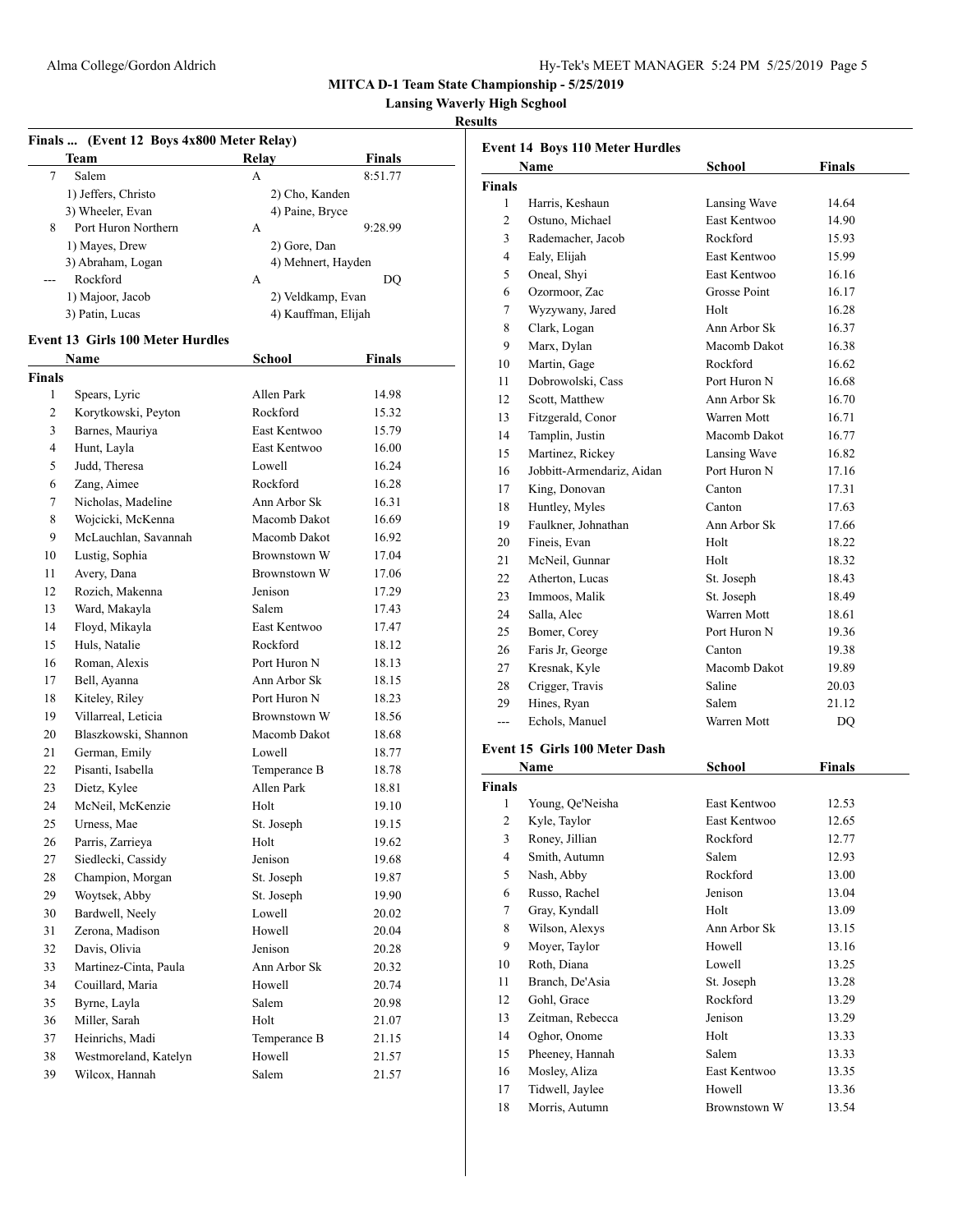**Lansing Waverly High Scghool**

# **Results**

| Finals  (Event 15 Girls 100 Meter Dash) |                              |              |               |  |
|-----------------------------------------|------------------------------|--------------|---------------|--|
|                                         | Name                         | School       | <b>Finals</b> |  |
| 19                                      | Clark, Zyair                 | Macomb Dakot | 13.60         |  |
| 20                                      | Schroll, Grace               | Port Huron N | 13.71         |  |
| 21                                      | Hemphill, Kaila              | Brownstown W | 13.75         |  |
| 22                                      | Tuuri, Julia                 | Lowell       | 13.87         |  |
| 23                                      | Wagenhauser, Emma            | Temperance B | 13.88         |  |
| 24                                      | Tullos, Jada                 | Macomb Dakot | 13.91         |  |
| 25                                      | Lomasney, Maggie             | Port Huron N | 13.92         |  |
| 26                                      | Bell, Ayanna                 | Ann Arbor Sk | 13.92         |  |
| 27                                      | Kaywood, Mya                 | Lowell       | 13.94         |  |
| 28                                      | Payne, Emma                  | Macomb Dakot | 14.04         |  |
| 29                                      | Godfrey, Meghan              | Temperance B | 14.09         |  |
| 30                                      | Rechsteiner, Carissa         | Temperance B | 14.16         |  |
| 31                                      | Devine, Julia                | Salem        | 14.18         |  |
| 32                                      | White, Jayda                 | St. Joseph   | 14.22         |  |
| 33                                      | Rogers, Genevieve            | Port Huron N | 14.25         |  |
| 34                                      | Molenje, Glevince            | Jenison      | 14.33         |  |
| 35                                      | McLean, Samantha             | St. Joseph   | 14.42         |  |
| 36                                      | Kimbrough, Jamiyah           | Holt         | 14.49         |  |
| 37                                      | Parker, Jaida                | Brownstown W | 14.65         |  |
| 38                                      | Stamm, Sarah                 | Howell       | 14.87         |  |
|                                         |                              |              |               |  |
|                                         | Event 16 Boys 100 Meter Dash |              |               |  |
|                                         | Name                         | School       | <b>Finals</b> |  |
| <b>Finals</b>                           |                              |              |               |  |
| 1                                       | Stallworth, Noah             | Rockford     | 11.20         |  |
| 2                                       | Bracey, Stephan              | East Kentwoo | 11.28         |  |
| 3                                       | Madison, Trevon              | Warren Mott  | 11.31         |  |
| 4                                       | Darling, Max                 | Holt         | 11.38         |  |
| 5                                       | Hie, Junior                  | East Kentwoo | 11.45         |  |
| 6                                       | Fronta, Bryson               | Lansing Wave | 11.62         |  |
| 7                                       | Domzalski, Caden             | Canton       | 11.66         |  |
| 8                                       | Flathau, Sam                 | Port Huron N | 11.68         |  |
| 9                                       | Anderson, Daiyon             | Warren Mott  | 11.69         |  |
| 10                                      | Holman, Gabriel              | Macomb Dakot | 11.69         |  |
| 11                                      | Willis, Darius               | Warren Mott  | 11.70         |  |
| 12                                      | Johnson, Devin               | Lansing Wave | 11.73         |  |
| 13                                      | Nichols, Preston             | St. Joseph   | 11.82         |  |
| 14                                      | Small, Johnnie               | Macomb Dakot | 11.82         |  |
| 15                                      | Burge, Jaelin                | Salem        | 11.82         |  |
| 16                                      | Holmes, Jaylin               | East Kentwoo | 11.84         |  |
| 16                                      | Pollard, Carl                | Lansing Wave | 11.84         |  |
| 16                                      | Haddad, Eli                  | Rockford     | 11.84         |  |
| 19                                      | Harris-Pryce, Jamari         | Saline       | 11.86         |  |
| 20                                      | VanEnkevort, Logan           | Holt         | 11.89         |  |
| 21                                      | Martinez, Joseph (Jojo)      | Holt         | 11.90         |  |
| 22                                      | Walper, Nicholas             | Saline       | 12.00         |  |
| 23                                      | Wakenell, Matthew            | Canton       | 12.09         |  |
| 24                                      | Doyle, Ryan                  | Salem        | 12.10         |  |
| 25                                      | Moseley, Jackson             | Rockford     | 12.11         |  |
| 26                                      | Crawford, Thomas             | Ann Arbor Sk | 12.20         |  |
| 27                                      | Patteri, Nicholas            | Saline       | 12.39         |  |
| 28                                      | Collins, Drake               | St. Joseph   | 12.39         |  |
| 29                                      | Duff, Trevor                 | Macomb Dakot | 12.40         |  |
| 30                                      | Frazier, Jawuan              | Canton       | 12.42         |  |

| uns           |                                     |       |                                         |  |
|---------------|-------------------------------------|-------|-----------------------------------------|--|
| 31            | Reynolds, Khadin                    |       | Salem<br>12.45                          |  |
| 32            | Houle, Tyler                        |       | Port Huron N<br>12.75                   |  |
| 33            | Lucas, Aaron                        |       | Ann Arbor Sk<br>12.78                   |  |
|               | Event 17 Girls 4x200 Meter Relay    |       |                                         |  |
|               | Team                                | Relay | Finals                                  |  |
| <b>Finals</b> |                                     |       |                                         |  |
| 1             | Rockford                            | А     | 1:42.76                                 |  |
|               | 1) Korytkowski, Peyton              |       | 2) Zang, Kate                           |  |
|               | 3) Nash, Abby                       |       | 4) Korytkowski, Taylor                  |  |
| 2             | East Kentwood                       | А     | 1:43.45                                 |  |
|               | 1) Young, Qe'Neisha                 |       | 2) Barner, Aniah                        |  |
|               | 3) Kyle, Taylor                     |       | 4) Bracey, Trinity                      |  |
| 3             | Ann Arbor Skyline                   | A     | 1:45.72                                 |  |
|               | 1) Sorenson, Felicity               |       | 2) Wilson, Alexys                       |  |
|               | 3) Cunningham, Sydney               |       | 4) Hull, Zsofia                         |  |
| 4             | Salem                               | А     | 1:47.51                                 |  |
|               | 1) Pheeney, Hannah                  |       | 2) Meloche, Sydney                      |  |
|               | 3) Smith, Autumn                    |       | 4) Westley, Marihon                     |  |
| 5             | Lowell                              | А     | 1:48.86                                 |  |
|               | 1) Snyder, Kyra                     |       | 2) Brown, Madison                       |  |
|               | 3) Tuuri, Julia                     |       | 4) Roth, Diana                          |  |
| 6             | Howell                              | A     | 1:49.89                                 |  |
|               | 1) Endebrock, Emily                 |       | 2) Moyer, Taylor                        |  |
|               | 3) Tidwell, Jaylee                  |       | 4) Pietila, Aliana                      |  |
| 7             | Holt                                | А     | 1:50.44                                 |  |
|               | 1) Gant, Nia                        |       | 2) Oghor, Onome                         |  |
|               | 3) Gray, Kyndall                    |       | 4) Abdouch, Isabel                      |  |
| 8             | St. Joseph                          | А     | 1:50.65                                 |  |
|               | 1) Tunnicliff, Jillian              |       | 2) Branch, De'Asia                      |  |
|               | 3) Miller, Siobhan                  |       | 4) Russell, Brooke                      |  |
| 9             | Jenison                             | А     | 1:51.53                                 |  |
|               | 1) Zeitman, Rebecca                 |       | 2) Russo, Rachel                        |  |
|               | 3) Clark, Kylie                     |       | 4) Jackson, Zaria                       |  |
| 10            | Port Huron Northern                 | А     | 1:52.78                                 |  |
|               | 1) Rogers, Genevieve                |       | 2) Britz, Abby                          |  |
| 11            | 3) Schroll, Grace<br>Macomb Dakota  | A     | 4) Lomasney, Maggie                     |  |
|               |                                     |       | 1:53.10                                 |  |
|               | 1) Hempel, Alexa<br>3) Tullos, Jada |       | 2) Clark, Zyair<br>4) Wojcicki, McKenna |  |
| 12            | Brownstown Woodhaven                | A     | 1:55.88                                 |  |
|               | 1) Drew, Christian                  |       | 2) Adanin, Anna                         |  |
|               | 3) Wyatt, Marcya                    |       | 4) Morris, Autumn                       |  |
| 13            | Temperance Bedford                  | А     | 2:06.39                                 |  |
|               | 1) Rechsteiner, Carissa             |       | 2) Kamm, Chelsea                        |  |
|               | 3) Schultz, Emily                   |       | 4) Graham, Kayley                       |  |
|               |                                     |       |                                         |  |

# **Event 18 Boys 4x200 Meter Relay**

|               | Team                | Relav             | <b>Finals</b>       |
|---------------|---------------------|-------------------|---------------------|
| <b>Finals</b> |                     |                   |                     |
|               | East Kentwood       | А                 | 1:29.03             |
|               | 1) Trytko, Dominick |                   | 2) Pimpleton, Andre |
|               | 3) Young, Lawrence  | 4) Perry, Jeffrey |                     |
| 2             | Warren Mott         | A                 | 1:29.39             |
|               | 1) Coleman, Carvin  | 2) Murray, James  |                     |
|               | 3) Madison, Trevon  | 4) Willis, Darius |                     |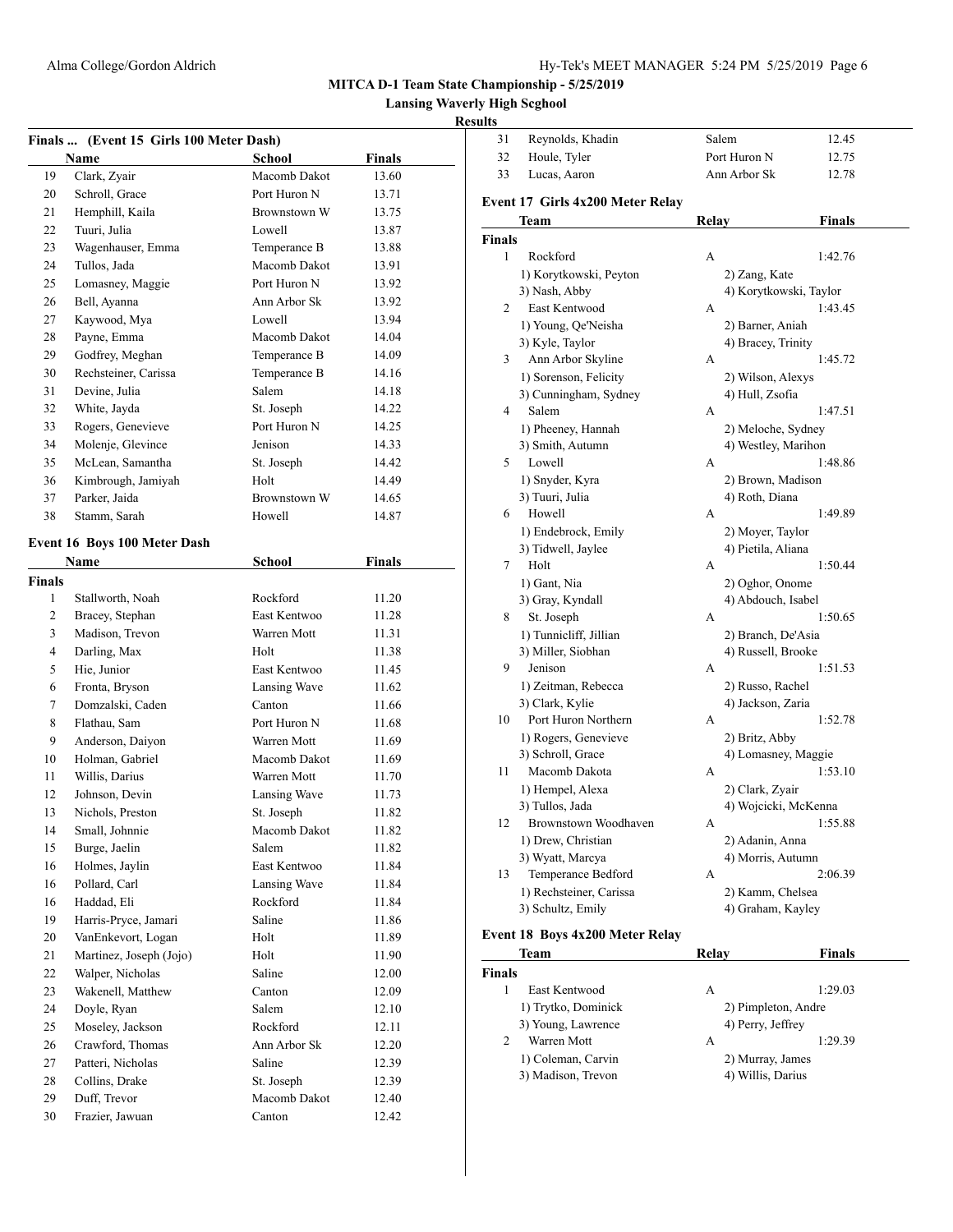**Lansing Waverly High Scghool**

# **Results**

| Team                  | Relay            | Finals                 |
|-----------------------|------------------|------------------------|
| 3<br>Macomb Dakota    | А                | 1:31.49                |
| 1) Michalak, Brandon  |                  | 2) Matzinger, Jeremy   |
| 3) Parker, Nathan     |                  | 4) Holman, Gabriel     |
| Lansing Waverly<br>4  | A                | 1:31.61                |
| 1) Harris, Keshaun    |                  | 2) Bowers, Keethan     |
| 3) Williams, Brian    |                  | 4) Johnson, Devin      |
| Holt<br>5             | A                | 1:33.78                |
| 1) VanEnkevort, Logan | 2) Fineis, Evan  |                        |
| 3) Carter, Aaron      | 4) Reed, Kellen  |                        |
| 6<br>Canton           | A                | 1:33.93                |
| 1) Frazier, Jawuan    |                  | 2) King, Donovan       |
| 3) Srivastava, Nathan |                  | 4) Domzalski, Caden    |
| Rockford<br>7         | A                | 1:34.07                |
| 1) Moseley, Jackson   |                  | 2) Vanden Heuvel, John |
| 3) Vanderwiel, Leo    | 4) Haddad, Eli   |                        |
| 8<br>St. Joseph       | A                | 1:34.28                |
| 1) Collins, Drake     |                  | 2) Savenas, Connor     |
| 3) Nichols, Preston   | 4) Johnson, Evan |                        |
| Saline<br>9           | А                | 1:36.41                |
| 1) Brownsberger, Evan | 2) Linde, Niels  |                        |
| 3) Borneo, Nicholas   |                  | 4) Huckabone, Robert   |

|                | <b>Name</b>              | School              | <b>Finals</b> |  |
|----------------|--------------------------|---------------------|---------------|--|
| Finals         |                          |                     |               |  |
| 1              | VanderLende, Ericka      | Rockford            | 5:06.47       |  |
| $\overline{c}$ | Hinkelman, Brooke        | Temperance B        | 5:25.41       |  |
| 3              | Vojinov, Brianna         | <b>Brownstown W</b> | 5:27.04       |  |
| $\overline{4}$ | Piper, Tess              | Holt                | 5:27.95       |  |
| 5              | Everhart - Deckard, Emma | Rockford            | 5:29.50       |  |
| 6              | Justice, Reagan          | Salem               | 5:35.93       |  |
| 7              | Foster, Madison          | Temperance B        | 5:40.76       |  |
| 8              | Allshouse, Lexie         | Rockford            | 5:41.42       |  |
| 9              | Dorn, Alyssa             | Temperance B        | 5:41.44       |  |
| 10             | Nieuwkoop, Haley         | Lowell              | 5:42.51       |  |
| 11             | Younglas, Hallie         | Salem               | 5:43.39       |  |
| 12             | Michalik, Sara           | <b>Grosse Point</b> | 5:43.70       |  |
| 13             | Luecke, Lisa             | Allen Park          | 5:43.70       |  |
| 14             | Myziuk, Emma             | Macomb Dakot        | 5:44.70       |  |
| 15             | Savage, Madison          | Howell              | 5:44.88       |  |
| 16             | Shaw, Samantha           | Howell              | 5:45.47       |  |
| 17             | Cunningham, Grace        | Howell              | 5:46.76       |  |
| 18             | Nelson, Bridget          | Salem               | 5:50.22       |  |
| 19             | Koselka, Catrin          | Ann Arbor Sk        | 5:54.26       |  |
| 20             | Berridge, Brooke         | Brownstown W        | 5:57.34       |  |
| 21             | Nyquist, Elise           | <b>Grosse Point</b> | 5:57.40       |  |
| 22             | Winger, Ashley           | Jenison             | 5:59.93       |  |
| 23             | Faustyn, Hannah          | Macomb Dakot        | 6:01.07       |  |
| 24             | Barone, Rachael          | Jenison             | 6:01.55       |  |
| 25             | Cassette, Kelly          | Brownstown W        | 6:02.04       |  |
| 26             | Donnelly, Caitlyn        | Ann Arbor Sk        | 6:04.72       |  |
| 27             | Haines, Alexis           | Lowell              | 6:11.81       |  |
| 28             | Seagram, Sarah           | Grosse Point        | 6:12.83       |  |
| 29             | Mueting, Mara            | Ann Arbor Sk        | 6:16.46       |  |
|                |                          |                     |               |  |

| 30 | McComas, Libby     | East Kentwoo | 6:16.91 |
|----|--------------------|--------------|---------|
| 31 | Kovacevic, Emma    | East Kentwoo | 6:17.95 |
| 32 | Ferguson, Allison  | Macomb Dakot | 6:18.31 |
| 33 | Mckinney, Canaan   | Lowell       | 6:21.36 |
| 34 | Scott, Madison     | St. Joseph   | 6:24.29 |
| 35 | Fornetti, Chloe    | East Kentwoo | 6:30.58 |
| 36 | Patterson, Rachel  | Port Huron N | 6:37.40 |
| 37 | Wheeler, Madison   | Holt         | 6:41.20 |
| 38 | Douglas, Abby      | Holt         | 6:49.57 |
| 39 | Judge, Norah       | St. Joseph   | 6:57.73 |
| 40 | Paige-Wood, Kenzie | St. Joseph   | 7:21.54 |
|    |                    |              |         |

# **Event 20 Boys 1600 Meter Run**

|                | Name                             | School              | <b>Finals</b> |
|----------------|----------------------------------|---------------------|---------------|
| <b>Finals</b>  |                                  |                     |               |
| 1              | Penski, Alex                     | Holt                | 4:27.52       |
| 2              | Jaster, Joseph                   | Macomb Dakot        | 4:31.08       |
| 3              | Moritz, Adugna                   | Holt                | 4:35.09       |
| $\overline{4}$ | Grimm, Jack                      | <b>Rockford</b>     | 4:39.93       |
| 5              | Williams, Jacob                  | Macomb Dakot        | 4:40.12       |
| 6              | Syed, Talha                      | Salem               | 4:40.61       |
| 7              | Ray, Gavin                       | Salem               | 4:41.81       |
| 8              | Harberts, Jacob                  | Macomb Dakot        | 4:41.92       |
| 9              | James, Eric                      | Lansing Wave        | 4:43.23       |
| 10             | Barnes, Maurice                  | East Kentwoo        | 4:44.13       |
| 11             | Michalak, Joseph                 | Canton              | 4:44.26       |
| 12             | Cook, Ian                        | Rockford            | 4:44.80       |
| 13             | Young, Thomas                    | Ann Arbor Sk        | 4:45.10       |
| 14             | Baas, Aidan                      | East Kentwoo        | 4:47.13       |
| 15             | Mehnert, Hayden                  | Port Huron N        | 4:51.36       |
| 16             | Whiteman, Reece                  | Holt                | 4:53.09       |
| 17             | Day, Jack                        | <b>Grosse Point</b> | 4:54.92       |
| 18             | Clisham Jr, Christofer           | Saline              | 4:55.07       |
| 19             | Goldyn, Christian                | Port Huron N        | 4:55.57       |
| 20             | Allen, Caleb                     | Lansing Wave        | 4:56.50       |
| 21             | Tressler, Cameron                | Saline              | 4:56.82       |
| 22             | Spiteri, Andrew                  | <b>Grosse Point</b> | 4:58.48       |
| 23             | Vepa, Gnanasai                   | Canton              | 4:59.42       |
| 24             | Hall, Antonio                    | East Kentwoo        | 5:00.11       |
| 25             | Patin, Lucas                     | Rockford            | 5:01.43       |
| 26             | Carter, Jason                    | Lansing Wave        | 5:03.45       |
| 27             | Paine, Bryce                     | Salem               | 5:03.69       |
| 28             | Von Bargen, Aaron                | Ann Arbor Sk        | 5:08.57       |
| 29             | Mayes, Drew                      | Port Huron N        | 5:14.27       |
| 30             | Lynch, Michael                   | <b>Grosse Point</b> | 5:20.17       |
| 31             | Burrow, Brandon                  | St. Joseph          | 5:46.30       |
| 32             | Hickey, Matthew                  | Warren Mott         | 6:19.81       |
| 33             | Mandarino, Zach                  | St. Joseph          | 6:23.66       |
|                | Event 21 Girls 4x100 Meter Relay |                     |               |
|                | Team                             | Relay               | Finals        |
| <b>Finals</b>  |                                  |                     |               |
| 1              | Rockford                         | А                   | 48.98         |

1) Gohl, Grace 2) Zang, Kate 3) Nash, Abby 4) Roney, Jillian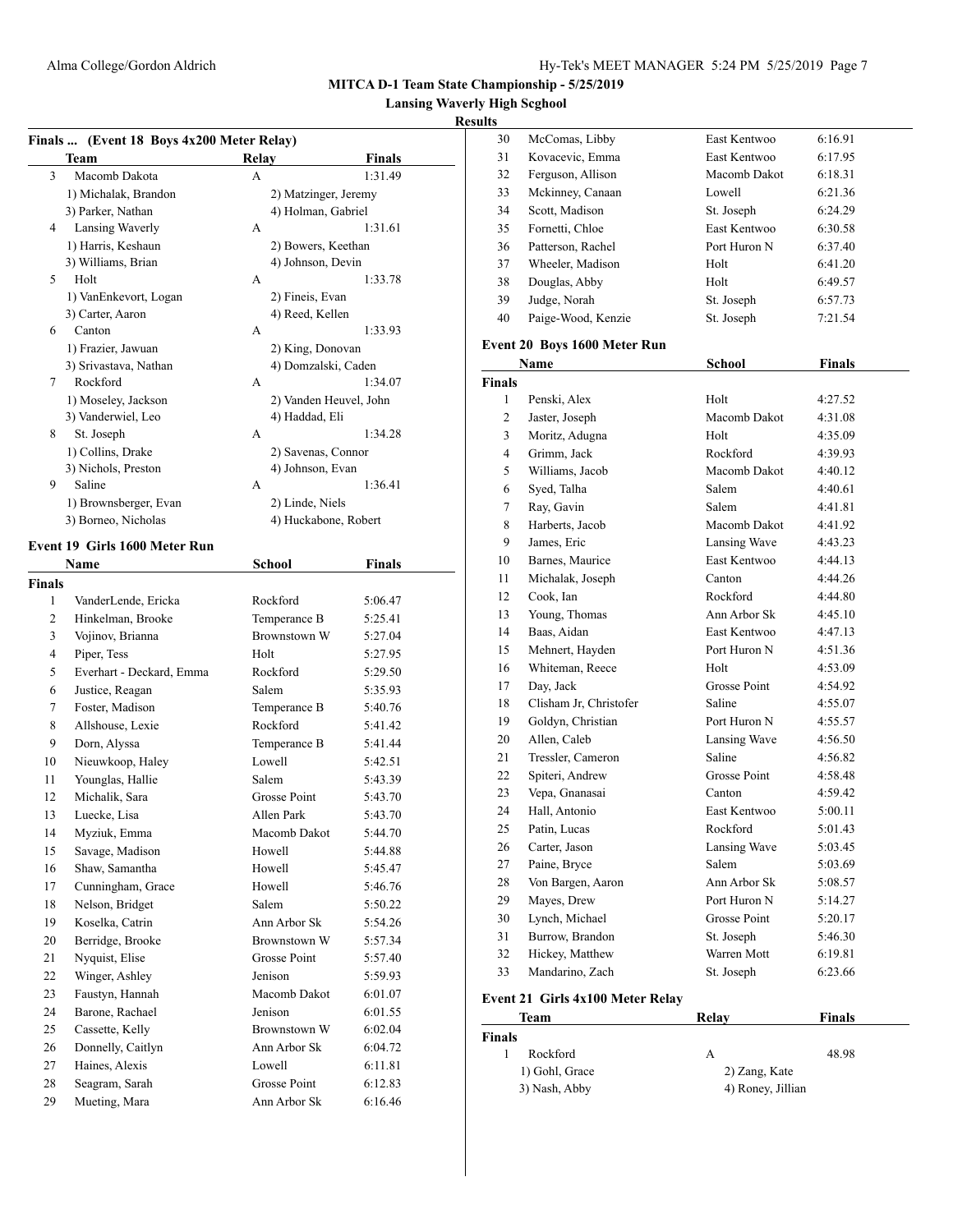7 East Kentwood A 44.66 1) Pimpleton, Andre 2) Belcher, Kamani 3) Quinn, Darian 4) Perry, Jeffrey 8 Port Huron Northern A 45.30

**MITCA D-1 Team State Championship - 5/25/2019**

#### **Lansing Waverly High Scghool**

#### **Results**

| Finals  (Event 21 Girls 4x100 Meter Relay) |                                         |       |                            |  |
|--------------------------------------------|-----------------------------------------|-------|----------------------------|--|
|                                            | Team                                    | Relay | <b>Finals</b>              |  |
| $\overline{2}$                             | Salem                                   | А     | 49.68                      |  |
|                                            | 1) Smith, Autumn                        |       | 2) Meloche, Sydney         |  |
|                                            | 3) Westley, Marihon                     |       | 4) Pheeney, Hannah         |  |
| 3                                          | East Kentwood                           | А     | 49.86                      |  |
|                                            | 1) Barnes, Mauriya                      |       | 2) Hudkins, Kate           |  |
|                                            | 3) Kyle, Taylor                         |       | 4) Young, Qe'Neisha        |  |
| 4                                          | Holt                                    | A     | 49.99                      |  |
|                                            | 1) Gant, Nia                            |       | 2) Gray, Kyndall           |  |
|                                            | 3) Abdouch, Isabel                      |       | 4) Oghor, Onome            |  |
| 5                                          | Lowell                                  | А     | 50.45                      |  |
|                                            | 1) Snyder, Kyra                         |       | 2) Brown, Madison          |  |
|                                            | 3) Tuuri, Julia                         |       | 4) Roth, Diana             |  |
| 6                                          | Ann Arbor Skyline                       | A     | 50.50                      |  |
|                                            | 1) Wilson, Alexys                       |       | 2) Bell, Ayanna            |  |
|                                            | 3) Cunningham, Sydney                   |       | 4) Sorenson, Felicity      |  |
| 7                                          | Jenison                                 | А     | 51.21                      |  |
|                                            | 1) Zeitman, Rebecca                     |       | 2) Tease, Mady             |  |
|                                            | 3) Clark, Kylie                         |       | 4) Russo, Rachel           |  |
| 8                                          | Howell                                  | А     | 51.43                      |  |
|                                            | 1) Endebrock, Emily                     |       | 2) Moyer, Taylor           |  |
|                                            | 3) Pietila, Aliana                      |       | 4) Tidwell, Jaylee         |  |
| 9                                          | St. Joseph                              | А     | 51.92                      |  |
|                                            | 1) Branch, De'Asia                      |       | 2) Champion, Morgan        |  |
|                                            | 3) Miller, Siobhan                      |       | 4) Russell, Brooke         |  |
| 10                                         | Brownstown Woodhaven                    | A     | 52.78                      |  |
|                                            | 1) Parker, Jaida                        |       | 2) Wyatt, Marcya           |  |
|                                            | 3) Morris, Autumn                       |       | 4) Drew, Christian         |  |
| 11                                         | Temperance Bedford                      | A     | 54.50                      |  |
|                                            | 1) Wagenhauser, Emma                    |       | 2) Godfrey, Meghan         |  |
|                                            | 3) Rechsteiner, Carissa                 |       | 4) Kamm, Chelsea           |  |
|                                            |                                         |       |                            |  |
|                                            | Event 22 Boys 4x100 Meter Relay<br>Team | Relay | Finals                     |  |
| <b>Finals</b>                              |                                         |       |                            |  |
| 1                                          | Rockford                                | A     | 42.03                      |  |
|                                            | 1) Vanden Heuvel, John                  |       | 2) Rademacher, Jacob       |  |
|                                            | 3) Haddad, Eli                          |       | 4) Stallworth, Noah        |  |
| 2                                          | Holt                                    | А     | 42.72                      |  |
|                                            |                                         |       |                            |  |
|                                            | 1) VanEnkevort, Logan                   |       | 2) Martinez, Joseph (Jojo) |  |

3) Williams, Brian 4) Pollard, Carl

1) Michalak, Brandon 2) Duff, Trevor

3) Reed, Kellen 4) Darling, Max 3 Warren Mott A 43.10 1) Madison, Trevon 2) Murray, James 3) Anderson, Daiyon 4) Willis, Darius 4 Lansing Waverly A 43.60 1) Harris, Keshaun 2) Fronta, Bryson 5 Macomb Dakota A 43.74 3) Small, Johnnie 4) Holman, Gabriel 6 Saline A 44.59 1) Harris-Pryce, Jamari 2) Patteri, Nicholas 3) Bozzi, Hunter 4) Walper, Nicholas

|               | 1) Flathau, Sam               | 2) Anglebrandt, Trent |                    |
|---------------|-------------------------------|-----------------------|--------------------|
|               | 3) Houle, Tyler               | 4) Hoekstra, Nathan   |                    |
| 9             | St. Joseph                    | A                     | 45.36              |
|               | 1) Collins, Drake             | 2) Nichols, Preston   |                    |
|               | 3) LaVanway, Konner           | 4) Johnson, Evan      |                    |
| 10            | Canton                        | A                     | 45.46              |
|               | 1) Carter, Evan               | 2) Srivastava, Nathan |                    |
|               | 3) Radwanski, Sam             | 4) Frazier, Jawuan    |                    |
|               | Event 23 Girls 400 Meter Dash |                       |                    |
|               | Name                          | <b>School</b>         | <b>Finals</b>      |
| <b>Finals</b> |                               |                       |                    |
| 1             | Korytkowski, Taylor           | Rockford              | 57.60              |
| 2             | Bracey, Trinity               | East Kentwoo          | 1:00.00            |
| 3             | Hull, Zsofia                  | Ann Arbor Sk          | 1:00.07            |
| 4             | Flanders, Grace               | Rockford              | 1:00.85            |
| 5             | Groenewoud, Claire            | Holt                  | 1:01.63            |
| 6             | Tunnicliff, Jillian           | St. Joseph            | 1:02.14            |
| 7             | Donnelly, Ava                 | Howell                | 1:02.42            |
| 8             | Cunningham, Sydney            | Ann Arbor Sk          | 1:02.44            |
| 9             | Tait, Ashlyn                  | Howell                | 1:02.63            |
| 10            | Everhart-Deckard, Allison     | Rockford              | 1:02.73            |
| 11            | Jeffers, Sophie               | Salem                 | 1:03.15            |
| 12            | Sanders, Jadan                | Lowell                | 1:03.17            |
| 13            | Peck, Lillian                 | Ann Arbor Sk          | 1:03.57            |
| 14            | Davis, Sasha                  | East Kentwoo          | 1:03.59            |
| 15            | Harvey, Chelsea               | Macomb Dakot          | 1:04.22            |
| 16            | Britz, Abby                   | Port Huron N          | 1:04.39            |
| 17            | Derrick, Gia                  | Grosse Point          | 1:04.62            |
| 18            | Grieb, Madison                | Salem                 | 1:04.95            |
| 19            | Raftis, Abby                  | Allen Park            | 1:05.20            |
| 20            | White, Jayda                  | St. Joseph            | 1:05.69            |
| 21            | Brown, Mahri                  | East Kentwoo          | 1:05.77            |
| 22            | Cosgrove, Michaela            | Grosse Point          | 1:05.96            |
| 23            | Wheeler, Elena                | Salem                 | 1:05.97            |
| 24            | Diamond, Kaylee               | Lowell                | 1:06.54            |
| 25            | Stein, Grace                  | Port Huron N          | 1:06.55            |
| 26            | Jackson, Zaria                | Jenison               | 1:06.70            |
| 27            | Raftis, Lia                   | Allen Park            | 1:06.72            |
| 28            | Forward, Greta                | Lowell                | 1:06.88            |
| 29            | Schram, Jersey                | Holt                  | 1:07.02            |
| 30            | Striggow, Isabelle            | Temperance B          | 1:07.36            |
| 31            | Schroll, Grace                | Port Huron N          | 1:08.16            |
| 32            | Zefi, Angie                   | Macomb Dakot          | 1:08.32            |
| 33            | Adanin, Anna                  | Brownstown W          | 1:08.40            |
| 34            | Peterson, Abby                | St. Joseph            |                    |
| 35            | Green, Makayla                | Holt                  | 1:09.43<br>1:11.03 |
| 36            | Simms, Autumn                 | <b>Brownstown W</b>   | 1:11.14            |
| 37            | Stamm, Sarah                  | Howell                | 1:11.58            |
| 38            | Davis, Olivia                 | Jenison               |                    |
|               |                               |                       | 1:12.17            |
| 39            | Channey-Clark, Macaria        | Brownstown W          | 1:12.24            |

40 Steinman, Jessica Temperance B 1:14.51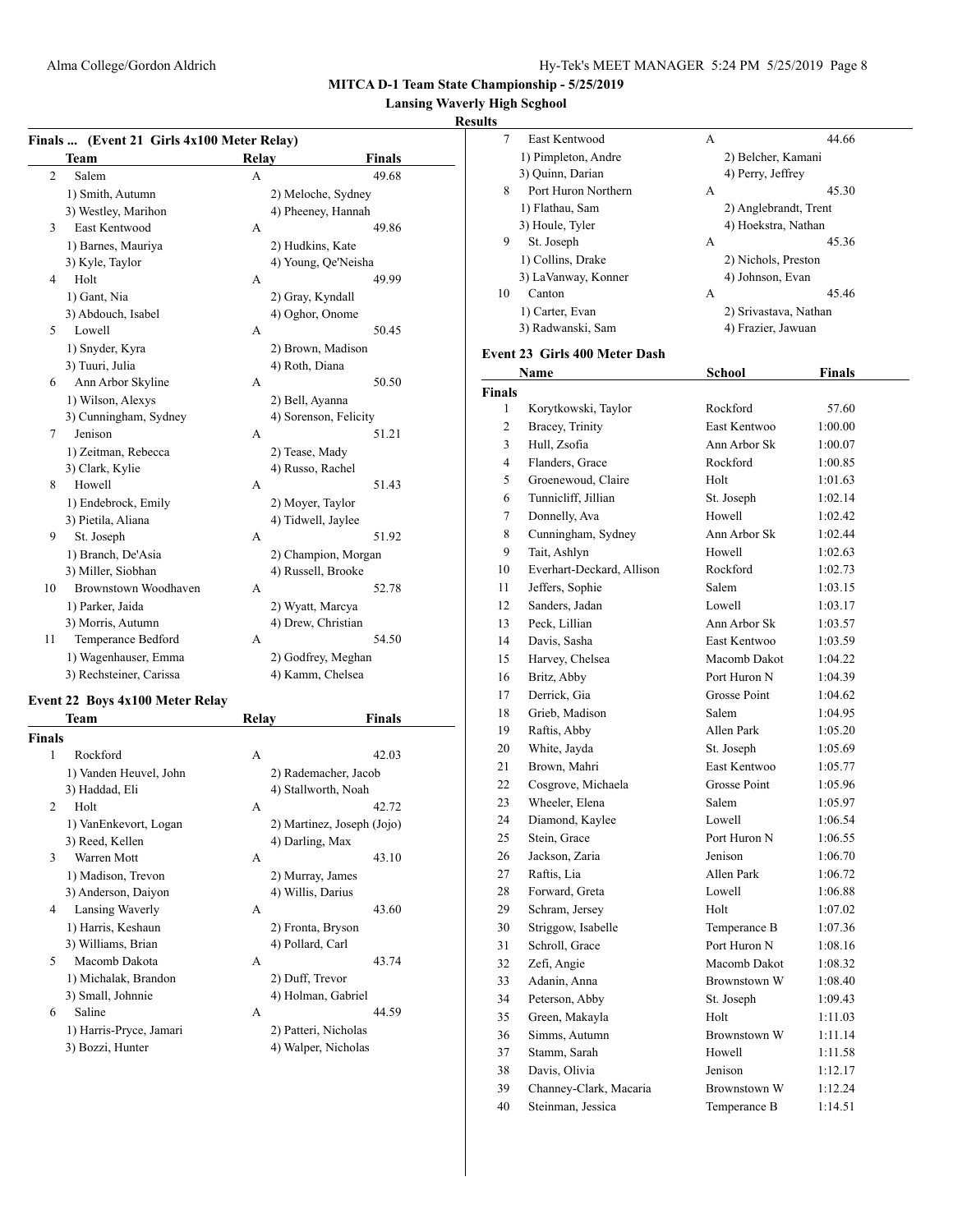# Alma College/Gordon Aldrich Hy-Tek's MEET MANAGER 5:24 PM 5/25/2019 Page 9

**MITCA D-1 Team State Championship - 5/25/2019**

**Lansing Waverly High Scghool**

| <b>Event 24 Boys 400 Meter Dash</b> |                                         |                     |         |
|-------------------------------------|-----------------------------------------|---------------------|---------|
|                                     | Name                                    | School              | Finals  |
| <b>Finals</b>                       |                                         |                     |         |
| 1                                   | Ostuno, Michael                         | East Kentwoo        | 50.00   |
| 2                                   | Matthews, Berry                         | Salem               | 50.58   |
| 3                                   | Parker, Nathan                          | Macomb Dakot        | 51.64   |
| 4                                   | Applewhite, Jeremiah                    | <b>East Kentwoo</b> | 51.68   |
| 5                                   | Rohen-Blanton, Bradley                  | Rockford            | 51.88   |
| 6                                   | Christy, Will                           | St. Joseph          | 53.11   |
| 7                                   | Chaney, James                           | Warren Mott         | 53.66   |
| 8                                   | Hayes, Jerren                           | Warren Mott         | 53.96   |
| 9                                   | Davis, Steven                           | Lansing Wave        | 54.18   |
| 10                                  | Milosavlevski, Andrew                   | Macomb Dakot        | 54.32   |
| 11                                  | Carr, Daniel                            | Canton              | 54.42   |
| 12                                  | Stickles-Brooks, Jesse                  | Holt                | 54.43   |
| 13                                  | Hoekstra, Nathan                        | Port Huron N        | 54.47   |
| 14                                  | Vanderwiel, Luke                        | Rockford            | 54.88   |
| 15                                  | Watkins, Luke                           | Rockford            | 55.08   |
| 16                                  | Pulley, Nicholas                        | Lansing Wave        | 55.55   |
| 17                                  | Daye, Ryel                              | East Kentwoo        | 55.78   |
| 18                                  | Harvey, Tyler                           | Holt                | 55.99   |
| 19                                  | Lin, Jared                              | Canton              | 56.08   |
| 20                                  | Gilbertson, Logan                       | Macomb Dakot        | 56.76   |
| 21                                  | Carter, Aaron                           | Holt                | 57.06   |
| 22                                  | Moore, John                             | Port Huron N        | 57.90   |
| 23                                  | Mathews, Austin                         | Canton              | 57.97   |
| 24                                  | Williams, Zavier                        | Lansing Wave        | 58.72   |
| 25                                  | Sunday, Robert                          | St. Joseph          | 59.06   |
| 26                                  | Hawkins, Jahi                           | Ann Arbor Sk        | 59.84   |
| 27                                  | Borneo, Nicholas                        | Saline              | 1:00.36 |
| 28                                  | Savenas, Connor                         | St. Joseph          | 1:03.78 |
| 29                                  | Bauer, Alex                             | Ann Arbor Sk        | 1:03.88 |
|                                     |                                         |                     |         |
|                                     | <b>Event 25 Girls 300 Meter Hurdles</b> |                     |         |
|                                     | Name                                    | <b>School</b>       | Finals  |
| <b>Finals</b>                       |                                         |                     |         |
| 1                                   | Roney, Jillian                          | Rockford            | 45.38   |
| 2                                   | Korytkowski, Peyton                     | Rockford            | 46.43   |
| 3                                   | Nicholas, Madeline                      | Ann Arbor Sk        | 46.46   |
| 4                                   | Bell, Ayanna                            | Ann Arbor Sk        | 48.20   |
| 5                                   | Hunt, Layla                             | East Kentwoo        | 48.73   |
| 6                                   | Jackson, Jordyn                         | East Kentwoo        | 49.18   |
| 7                                   | Zang, Aimee                             | Rockford            | 49.66   |
| 8                                   | Rozich, Makenna                         | Jenison             | 50.71   |
| 9                                   | Judd, Theresa                           | Lowell              | 50.83   |
| 10                                  | Boehr, Ashley                           | Lowell              | 51.49   |
| 11                                  | Cartwright, Morgan                      | Allen Park          | 51.75   |
| 12                                  | Barnes, Mauriya                         | East Kentwoo        | 51.78   |
| 13                                  | Avery, Dana                             | Brownstown W        | 51.89   |
| 14                                  | Wojcicki, McKenna                       | Macomb Dakot        | 52.21   |
| 15                                  | Martinez-Cinta, Paula                   | Ann Arbor Sk        | 52.61   |
| 16                                  | Woytsek, Abby                           | St. Joseph          | 52.81   |
| 17                                  | Blaszkowski, Shannon                    | Macomb Dakot        | 53.28   |
| 18                                  | Kiteley, Riley                          | Port Huron N        | 53.32   |
| 19                                  | Champion, Morgan                        | St. Joseph          | 53.51   |

| 20            | Morris, Zoe                            | Macomb Dakot        | 53.55          |
|---------------|----------------------------------------|---------------------|----------------|
| 21            | Roman, Alexis                          | Port Huron N        | 53.98          |
| 22            | Pisanti, Isabella                      | Temperance B        | 54.36          |
| 23            | Couillard, Maria                       | Howell              | 54.52          |
| 24            | Siedlecki, Cassidy                     | Jenison             | 54.58          |
| 25            | German, Emily                          | Lowell              | 54.84          |
| 26            | Wear, Madison                          | Holt                | 54.87          |
| 27            | McCurdy, Lillia                        | Howell              | 56.04          |
| 28            | Lustig, Sophia                         | <b>Brownstown W</b> | 56.33          |
| 29            | Dietz, Kylee                           | Allen Park          | 56.90          |
| 30            | Villarreal, Leticia                    | Brownstown W        | 57.01          |
| 31            | Beach, Emma                            | Jenison             | 57.65          |
| 32            | McNeil, McKenzie                       | Holt                | 58.10          |
| 33            | Schultz, Emily                         | Temperance B        | 58.11          |
| 34            | Klawonn, Abby                          | Temperance B        | 59.28          |
| 35            | Wilcox, Hannah                         | Salem               | 59.96          |
| 36            | Urness, Mae                            | St. Joseph          | 1:01.07        |
| 37            |                                        | Salem               |                |
|               | Byrne, Layla                           |                     | 1:01.94        |
| 38            | Parris, Zarrieya                       | Holt                | 1:02.67        |
|               | <b>Event 26 Boys 300 Meter Hurdles</b> |                     |                |
|               | Name                                   | <b>School</b>       | <b>Finals</b>  |
| <b>Finals</b> |                                        |                     |                |
| 1             | Harris, Keshaun                        | Lansing Wave        | 38.31          |
| 2             | Ealy, Elijah                           | East Kentwoo        | 38.92          |
| 3             | Rademacher, Jacob                      | Rockford            | 39.72          |
| 4             | Michalak, Brandon                      | Macomb Dakot        | 39.79          |
| 5             | Ozormoor, Zac                          | Grosse Point        | 40.56          |
| 6             | Coleman, Carvin                        | Warren Mott         | 40.59          |
| 7             | Clark, Logan                           | Ann Arbor Sk        | 41.96          |
| 8             | Holmes, Jaylin                         | East Kentwoo        | 42.08          |
| 9             | King, Donovan                          | Canton              | 42.35          |
| 10            | Miller, Casey                          | St. Joseph          | 42.79          |
| 11            | Salla, Alec                            | Warren Mott         | 42.80          |
| 12            | Wyzywany, Jared                        | Holt                | 43.36          |
| 13            | McNeil, Gunnar                         | Holt                | 43.94          |
| 14            | Martin, Gage                           | Rockford            | 43.96          |
| 15            | Kresnak, Kyle                          | Macomb Dakot        | 44.13          |
| 16            | Faulkner, Johnathan                    | Ann Arbor Sk        | 44.18          |
| 17            | Martinez, Rickey                       | Lansing Wave        | 44.25          |
| 18            | Scott, Matthew                         | Ann Arbor Sk        | 44.32          |
| 19            | Dobrowolski, Cass                      | Port Huron N        | 44.41          |
| 20            | Atzinger, Luke                         | Saline              | 44.54          |
| 21            | Jobbitt-Armendariz, Aidan              | Port Huron N        | 44.68          |
| 22            | Brown, Tamaj                           | East Kentwoo        | 45.52          |
| 23            | Crenshaw, Elisha                       | Lansing Wave        | 45.59          |
| 24            | Bomer, Corey                           | Port Huron N        | 45.61          |
| 25            | Fineis, Evan                           | Holt                | 45.97          |
| 26            | Fitzgerald, Conor                      | Warren Mott         | 46.15          |
| 27            | Tamplin, Justin                        | Macomb Dakot        | 46.22          |
| 28            | Immoos, Malik                          | St. Joseph          | 46.42          |
| 29            | Huntley, Myles                         | Canton              | 47.83          |
| 30            | Buhrfiend, Antonio                     | St. Joseph          | 49.04          |
|               |                                        |                     |                |
|               |                                        |                     |                |
| 31            | Hayes, Dylan                           | Canton              | 50.85          |
| 32<br>33      | Crigger, Travis<br>Hines, Ryan         | Saline<br>Salem     | 52.17<br>52.71 |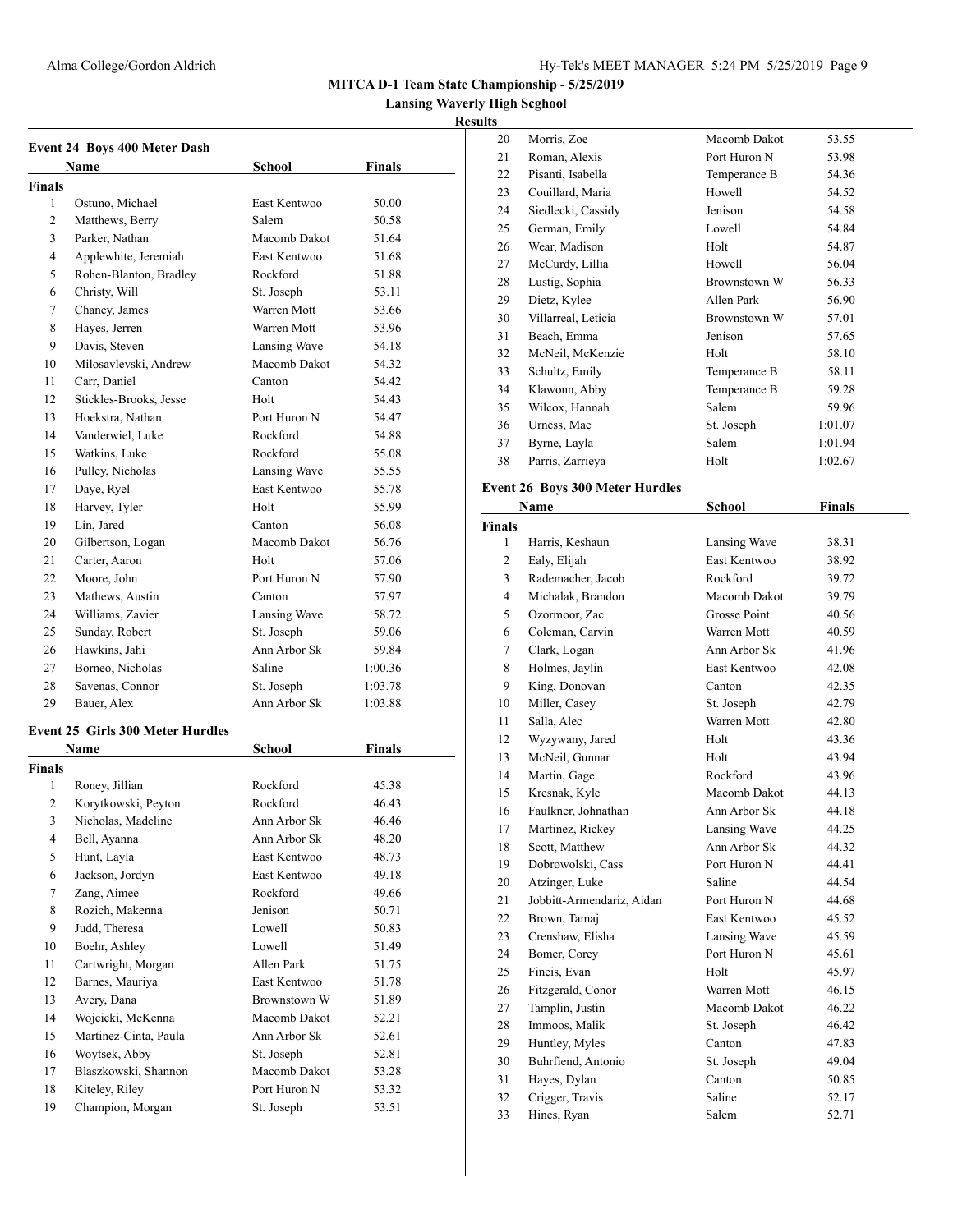**Lansing Waverly High Scghool**

#### **Results**

|               | <b>Event 27 Girls 800 Meter Run</b> |                     |               |
|---------------|-------------------------------------|---------------------|---------------|
| Name          |                                     | School              | Finals        |
| <b>Finals</b> |                                     |                     |               |
| 1             | Millen, Olivia                      | Salem               | 2:23.71       |
| 2             | Gardner, Karlie                     | Rockford            | 2:25.55       |
| 3             | Tait, Ashlyn                        | Howell              | 2:26.36       |
| 4             | Allshouse, Lexie                    | Rockford            | 2:26.90       |
| 5             | Albo, Jackie                        | Grosse Point        | 2:30.57       |
| 5             | Kiteley, Addison                    | Port Huron N        | 2:30.57       |
| 7             | Gowen, Izabella                     | Macomb Dakot        | 2:30.70       |
| 8             | Justice, Reagan                     | Salem               | 2:32.40       |
| 9             | Kelly, Jemma                        | Macomb Dakot        | 2:33.31       |
| 10            | Bennett, Elizabeth                  | Rockford            | 2:33.45       |
| 11            | Piper, Tess                         | Holt                | 2:34.98       |
| 12            | Koselka, Catrin                     | Ann Arbor Sk        | 2:35.98       |
| 13            | Aud, Lauren                         | Lowell              | 2:37.02       |
| 14            | VanderHeuvel, Tessa                 | Port Huron N        | 2:37.22       |
| 15            | Shaw, Samantha                      | Howell              | 2:37.94       |
| 16            | Pennala, Justina                    | Howell              | 2:38.72       |
| 17            | Younglas, Hallie                    | Salem               | 2:39.50       |
| 18            | Slone, Katelyn                      | Macomb Dakot        | 2:39.99       |
| 19            | Fornetti, Chloe                     | East Kentwoo        | 2:40.12       |
| 20            | Liagre, Vivian                      | <b>Grosse Point</b> | 2:40.50       |
| 21            | Fredricks, Aurora                   | Lowell              | 2:40.52       |
| 22            | Falzone, Jillian                    | Temperance B        | 2:40.53       |
| 23            | Pauli, Bri                          | Temperance B        | 2:43.08       |
| 24            | Smith, Alli                         | Temperance B        | 2:44.32       |
| 25            | Chuney, Eliana                      | Holt                | 2:45.57       |
| 26            | Intarachot, Malee                   | Jenison             | 2:45.72       |
| 27            | Rogers, Miki                        | Jenison             | 2:45.84       |
| 28            | Waterman, Torionna                  | East Kentwoo        | 2:46.42       |
| 29            | Cooper, Dorothy                     | Holt                | 2:46.91       |
| 30            | Landgren, Meghan                    | Lowell              | 2:47.70       |
| 31            | Hill, Ava                           | Jenison             | 2:50.68       |
| 32            | Stapleton, Kelli                    | <b>East Kentwoo</b> | 2:58.04       |
| 33            | Byrd, Olivia                        | Brownstown W        | 2:59.32       |
| 34            | Scharner, Nina                      | St. Joseph          | 3:04.42       |
| 35            | Patterson, Rachel                   | Port Huron N        | 3:07.52       |
| 36            | Parker. Ja'Nigh                     | Brownstown W        | 3:10.76       |
| 37            | Casper, Clara                       | St. Joseph          | 3:14.86       |
| 38            | Paige-Wood, Kenzie                  | St. Joseph          | 3:16.51       |
|               |                                     |                     |               |
|               | <b>Event 28 Boys 800 Meter Run</b>  |                     |               |
|               | Name                                | <b>School</b>       | <b>Finals</b> |
| <b>Finals</b> |                                     |                     |               |
| 1             | Penski, Alex                        | Holt                | 1:59.36       |
| 2             | Edelstein, Jesse                    | Ann Arbor Sk        | 2:02.00       |
| 3             | Toney, Cole                         | St. Joseph          | 2:02.27       |
| 4             | Evans, Daniel                       | Ann Arbor Sk        | 2:02.42       |
| 5             | Eccles, Nathan                      | Port Huron N        | 2:03.76       |
| 6             | Moritz, Adugna                      | Holt                | 2:04.30       |
| 7             | Jeffers, Christo                    | Salem               | 2:05.64       |
| 8             | Masten, Zander                      | East Kentwoo        | 2:06.57       |
| 9             | Rich, Nolan                         | St. Joseph          | 2:07.02       |
| 10            | Sand, Jacob                         | Macomb Dakot        | 2:07.39       |

| 11             | Steele, Ian                   | Ann Arbor Sk | 2:09.60 |  |
|----------------|-------------------------------|--------------|---------|--|
| 12             | Pham, Baron                   | Lansing Wave | 2:09.77 |  |
| 13             | Liggins, Judah                | Warren Mott  | 2:11.17 |  |
| 14             | Ray, Gavin                    | Salem        | 2:11.28 |  |
| 15             | Baas, Aidan                   | East Kentwoo | 2:11.50 |  |
| 16             | Hibbs, Ciardan                | Lansing Wave | 2:11.78 |  |
| 17             | Stermer, Cameron              | Macomb Dakot | 2:11.98 |  |
| 18             | Majoor, Jacob                 | Rockford     | 2:12.94 |  |
| 19             | Veldkamp, Evan                | Rockford     | 2:13.50 |  |
| 20             | Giles, Eric                   | East Kentwoo | 2:13.58 |  |
| 21             | Styron, Henry                 | Canton       | 2:14.01 |  |
| 22             | Singer, Matthew               | Macomb Dakot | 2:14.39 |  |
| 23             | Stickles-Brooks, Jesse        | Holt         | 2:16.75 |  |
| 24             | Varanelli, Luca               | Grosse Point | 2:16.76 |  |
| 25             | Syed, Talha                   | Salem        | 2:17.24 |  |
| 26             | Carter, Jordan                | Lansing Wave | 2:17.68 |  |
| 27             | Goldyn, Christian             | Port Huron N | 2:19.14 |  |
| 28             | Kauffman, Elijah              | Rockford     | 2:23.00 |  |
| 29             | Huckabone, Ian                | Saline       | 2:26.74 |  |
|                | Event 29 Girls 200 Meter Dash |              |         |  |
|                | Name                          | School       | Finals  |  |
| <b>Finals</b>  |                               |              |         |  |
| 1              | Korytkowski, Taylor           | Rockford     | 25.06   |  |
| $\overline{c}$ | Bracey, Trinity               | East Kentwoo | 25.62   |  |
| 3              | Kyle, Taylor                  | East Kentwoo | 26.12   |  |
| 4              | Abdouch, Isabel               | Holt         | 26.38   |  |
| 5              | Nash, Abby                    | Rockford     | 26.45   |  |
| 6              | Snyder, Kyra                  | Lowell       | 26.81   |  |
| 7              | Pietila, Aliana               | Howell       | 26.97   |  |
| 8              | Westley, Marihon              | Salem        | 27.12   |  |
| 9              | Gohl, Grace                   | Rockford     | 27.27   |  |
| 10             | Cunningham, Sydney            | Ann Arbor Sk | 27.38   |  |
| 11             | Zeitman, Rebecca              | Jenison      | 27.43   |  |
| 12             | Barner, Aniah                 | East Kentwoo | 27.47   |  |
| 13             |                               |              |         |  |
|                | Tunnicliff, Jillian           | St. Joseph   | 27.52   |  |

 Brown, Madison Lowell 27.83 16 Hemphill, Kaila Brownstown W 27.85 Gant, Nia Holt 28.00 Roth, Diana Lowell 28.01 19 Britz, Abby Port Huron N 28.07 20 Drew, Christian Brownstown W 28.27 21 Groenewoud, Claire Holt 28.37 Clark, Kylie Jenison 28.55 Jackson, Zaria Jenison 28.59 24 Harvey, Chelsea Macomb Dakot 28.61 Meloche, Sydney Salem 28.78 Wagenhauser, Emma Temperance B 28.82 27 Lomasney, Maggie Port Huron N 28.86 28 Russell, Brooke St. Joseph 28.90 29 Rogers, Genevieve Port Huron N 29.08 Morris, Autumn Brownstown W 29.38 Suarez-Arzaga, Mariana Salem 29.39 Payne, Emma Macomb Dakot 29.48 Raftis, Abby Allen Park 29.50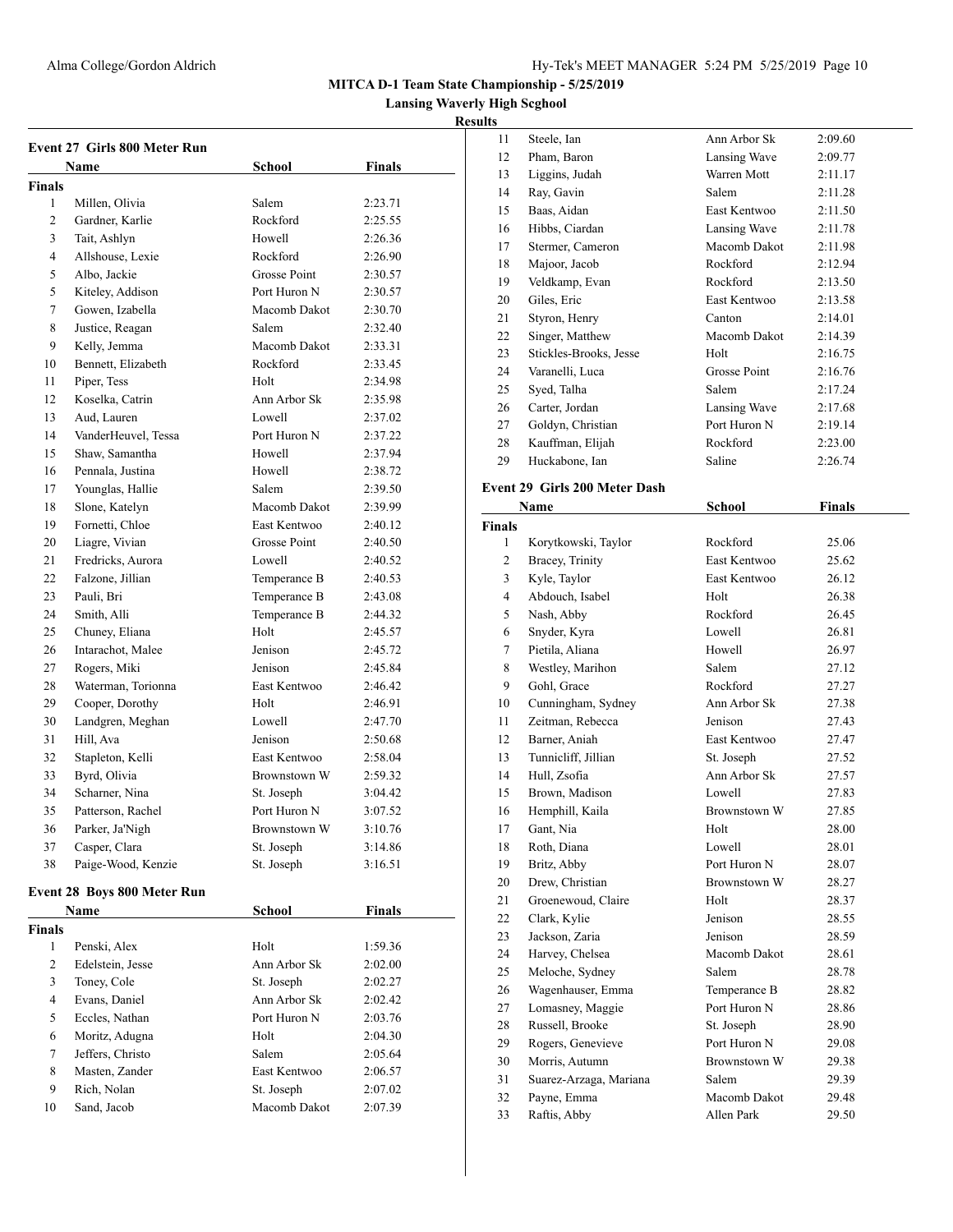**Lansing Waverly High Scghool**

# **Results**

| Finals  (Event 29 Girls 200 Meter Dash) |                                             |               |                |  |
|-----------------------------------------|---------------------------------------------|---------------|----------------|--|
|                                         | Name                                        | <b>School</b> | <b>Finals</b>  |  |
| 34                                      | Schultz, Emily                              | Temperance B  | 29.76          |  |
| 35                                      | Kamm, Chelsea                               | Temperance B  | 30.18          |  |
| 35                                      | Miller, Siobhan                             | St. Joseph    | 30.18          |  |
| 37                                      | Raftis, Lia                                 | Allen Park    | 30.29          |  |
| 38                                      | Sorenson, Felicity                          | Ann Arbor Sk  | 30.34          |  |
| 39                                      | Jones, Gabrielle                            | Macomb Dakot  | 30.86          |  |
| 40                                      | Toth, Sydney                                | Howell        | 31.61          |  |
|                                         |                                             |               |                |  |
|                                         | <b>Event 30 Boys 200 Meter Dash</b><br>Name | School        | <b>Finals</b>  |  |
| <b>Finals</b>                           |                                             |               |                |  |
| 1                                       | Stallworth, Noah                            | Rockford      | 22.08          |  |
| 2                                       | Hie, Junior                                 | East Kentwoo  | 22.18          |  |
| 3                                       | Darling, Max                                | Holt          | 22.19          |  |
| 4                                       | Holmes, Jaylin                              | East Kentwoo  | 22.93          |  |
| 5                                       | Willis, Darius                              | Warren Mott   | 23.04          |  |
| 6                                       | Fronta, Bryson                              | Lansing Wave  | 23.15          |  |
| 7                                       | Ealy, Elijah                                | East Kentwoo  | 23.19          |  |
| 8                                       | Pollard, Carl                               | Lansing Wave  | 23.28          |  |
| 9                                       | Matthews, Berry                             | Salem         | 23.44          |  |
| 10                                      | Martinez, Joseph (Jojo)                     | Holt          | 23.59          |  |
| 11                                      | Holman, Gabriel                             | Macomb Dakot  |                |  |
|                                         | Reed, Kellen                                | Holt          | 24.02<br>24.07 |  |
| 12<br>13                                | Vanderwiel, Leo                             | Rockford      | 24.34          |  |
|                                         |                                             |               |                |  |
| 14                                      | Vanden Heuvel, John                         | Rockford      | 24.44          |  |
| 15                                      | Crawford, Thomas                            | Ann Arbor Sk  | 24.49          |  |
| 16                                      | Collins, Drake                              | St. Joseph    | 24.49          |  |
| 17                                      | Huckabone, Robert                           | Saline        | 24.52          |  |
| 18                                      | Bowers, Keethan                             | Lansing Wave  | 24.62          |  |
| 19                                      | Webb, Braden                                | Canton        | 24.84          |  |
| 20                                      | Small, Johnnie                              | Macomb Dakot  | 24.93          |  |
| 21                                      | Jafri, Yusuf                                | Canton        | 25.16          |  |
| 22                                      | Houle, Tyler                                | Port Huron N  | 25.36          |  |
| 23                                      | Lin, Jared                                  | Canton        | 25.57          |  |
| 24                                      | Raybon, Cameron                             | Macomb Dakot  | 25.64          |  |
| 25                                      | Johnson, Evan                               | St. Joseph    | 25.68          |  |
| 26                                      | Doyle, Ryan                                 | Salem         | 26.58          |  |
| 27                                      | Hawkins, Jahi                               | Ann Arbor Sk  | 26.65          |  |
| 28                                      | Reynolds, Khadin                            | Salem         | 26.76          |  |
| 29                                      | Bauer, Alex                                 | Ann Arbor Sk  | 29.62          |  |
|                                         | Event 31 Girls 3200 Meter Run               |               |                |  |
|                                         | Name                                        | School        | <b>Finals</b>  |  |
| <b>Finals</b>                           |                                             |               |                |  |
| 1                                       | VanderLende, Ericka                         | Rockford      | 10:54.28       |  |
| 2                                       | O'Brien, Laura                              | Ann Arbor Sk  | 11:40.53       |  |
| 3                                       | Everhart - Deckard, Emma                    | Rockford      | 12:05.62       |  |
| 4                                       | Grasse, Aiden                               | Holt          | 12:05.87       |  |
| 5                                       | Nieuwkoop, Haley                            | Lowell        | 12:08.09       |  |
| 6                                       | Michalik, Sara                              | Grosse Point  | 12:08.87       |  |
| 7                                       | Nelson, Bridget                             | Salem         | 12:15.38       |  |
| 8                                       | Winger, Ashley                              | Jenison       | 12:18.15       |  |
| 9                                       | Luecke, Lisa                                | Allen Park    | 12:19.34       |  |
| 10                                      | Piper, Tess                                 | Holt          | 12:24.12       |  |
|                                         |                                             |               |                |  |

| um             |                                                                                  |                     |               |  |
|----------------|----------------------------------------------------------------------------------|---------------------|---------------|--|
| 11             | Ewen, Bailey                                                                     | Rockford            | 12:26.72      |  |
| 12             | Landon, Grace                                                                    | Salem               | 12:28.61      |  |
| 13             | Schott, Klaire                                                                   | <b>Brownstown W</b> | 12:30.77      |  |
| 14             | TenElshof, Claudia                                                               | Jenison             | 12:35.23      |  |
| 15             | Cunningham, Grace                                                                | Howell              | 12:50.19      |  |
| 16             | Myziuk, Emma                                                                     | Macomb Dakot        | 12:58.13      |  |
| 17             | Lada, Mackenzie                                                                  | Allen Park          | 13:10.59      |  |
| 18             | Pargoff, Victoria                                                                | Howell              | 13:11.85      |  |
| 19             | Faustyn, Hannah                                                                  | Macomb Dakot        | 13:12.13      |  |
| 20             | Melong, Arielle                                                                  | Ann Arbor Sk        | 13:13.82      |  |
| 21             | Falzone, Jillian                                                                 | Temperance B        | 13:20.25      |  |
| 22             | Donnelly, Caitlyn                                                                | Ann Arbor Sk        | 13:42.14      |  |
| 23             | Shuler, Claudia                                                                  | Salem               | 13:48.28      |  |
| 24             | Lynch, Anna Lisa                                                                 | Grosse Point        | 13:49.98      |  |
| 25             | Scott, Madison                                                                   | St. Joseph          | 13:59.90      |  |
| 26             | Ferguson, Allison                                                                | Macomb Dakot        | 14:05.40      |  |
| 27             | McComas, Libby                                                                   | East Kentwoo        | 14:13.40      |  |
| 28             | Overbeek, Sarena                                                                 | Jenison             | 14:21.02      |  |
| 29             | Fowler, Marlie                                                                   | Lowell              | 14:30.77      |  |
| 30             | Seaton, Kate                                                                     | East Kentwoo        | 14:47.37      |  |
| 31             | Judge, Norah                                                                     | St. Joseph          | 15:01.73      |  |
| 32             | Douglas, Abby                                                                    | Holt                | 15:09.29      |  |
| 33             | Kwekel, Emily                                                                    | East Kentwoo        | 15:13.10      |  |
| 34             | Swain, Lauren                                                                    | Lowell              | 15:39.87      |  |
| 35             | Caldwell, Carmen                                                                 | Brownstown W        | 15:42.62      |  |
|                | Event 32 Boys 3200 Meter Run                                                     |                     |               |  |
|                | Name                                                                             | <b>School</b>       | <b>Finals</b> |  |
| <b>Finals</b>  |                                                                                  |                     |               |  |
| 1              | Kessler, Hobbs                                                                   | Ann Arbor Sk        | 9:51.85       |  |
| $\overline{c}$ | Soave, Ethan                                                                     | Macomb Dakot        | 10:02.44      |  |
| 3              | Parks, Jude                                                                      | Rockford            | 10:12.33      |  |
| $\overline{4}$ | Stoner, Carter                                                                   | Port Huron N        | 10:13.48      |  |
| 5              | Gardella, Gary                                                                   | Salem               | 10:21.32      |  |
| 6              | Nelson, Luke                                                                     | Salem               | 10:25.65      |  |
| 7              | Carr, Daniel                                                                     | Canton              | 10:29.96      |  |
| 8              | Sweeney, Kyle                                                                    | Rockford            | 10:32.00      |  |
| 9              | James, Eric                                                                      | Lansing Wave        | 10:32.65      |  |
| 10             | Simon, Devin                                                                     | Holt                | 10:33.46      |  |
| 11             | Eccles, Nathan                                                                   | Port Huron N        | 10:37.47      |  |
| 12             | Pelletier, Noah                                                                  | Saline              | 10:41.11      |  |
| 12             | $\mathbf{E}$ and $\mathbf{E}$ and $\mathbf{E}$ and $\mathbf{E}$ and $\mathbf{E}$ | $C = 11$            | 10.41.57      |  |

| 12 | Pelletier, Noah   | Saline       | 10:41.11 |
|----|-------------------|--------------|----------|
| 13 | Fedoronko, Joseph | Saline       | 10:41.57 |
| 14 | Grimm, Jack       | Rockford     | 10:44.49 |
| 15 | Gwyn, Reid        | Macomb Dakot | 10:53.27 |
| 16 | Semon, Matthew    | East Kentwoo | 10:54.15 |
| 17 | Wheeler, Evan     | Salem        | 10:58.51 |
| 18 | Kraus, Alexander  | Macomb Dakot | 11:01.09 |
| 19 | Zielke, Brandon   | Port Huron N | 11:02.61 |
| 20 | Murphy, Grant     | Ann Arbor Sk | 11:03.56 |
| 21 | Hall, Antonio     | East Kentwoo | 11:04.07 |
| 22 | Allen, Caleb      | Lansing Wave | 11:04.59 |
| 23 | Fineis, Adam      | Holt         | 11:04.65 |
| 24 | Shirkey, Brandon  | Holt         | 11:19.86 |
| 25 | Spiteri, Ryan     | Grosse Point | 11:32.12 |
| 26 | Lawson, Noah      | Grosse Point | 11:39.78 |

27 Carter, Jason Lansing Wave 11:46.37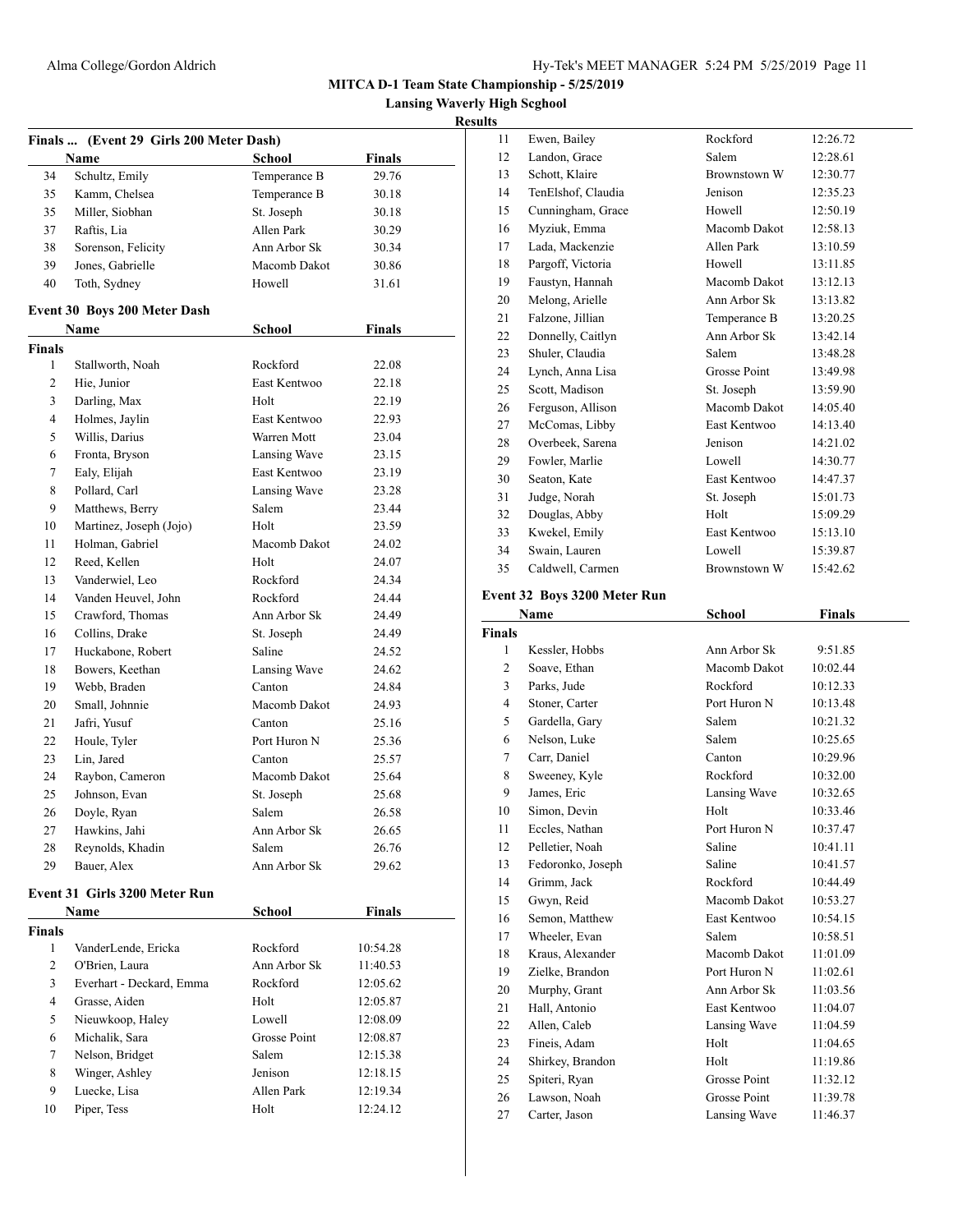**Lansing Waverly High Scghool**

# **Results**

 $\overline{\phantom{0}}$ 

| Finals  (Event 32 Boys 3200 Meter Run)<br>Name<br>School<br><b>Finals</b> |                                           |       |                        |          |
|---------------------------------------------------------------------------|-------------------------------------------|-------|------------------------|----------|
| 28                                                                        | Morgan, Kullan                            |       | East Kentwoo           | 11:46.68 |
| 29                                                                        | Stein, Cody                               |       | Saline                 | 11:55.68 |
| 30                                                                        | Salvano, Jacob                            |       | St. Joseph             | 13:07.75 |
| 31                                                                        |                                           |       | Warren Mott            |          |
|                                                                           | Hickey, Matthew                           |       |                        | 13:40.86 |
|                                                                           | Event 33 Girls 4x400 Meter Relay<br>Team  | Relay |                        | Finals   |
| <b>Finals</b>                                                             |                                           |       |                        |          |
| 1                                                                         | Rockford                                  | A     |                        | 3:56.88  |
|                                                                           | 1) Korytkowski, Peyton                    |       | 2) Zang, Kate          |          |
|                                                                           | 3) Roney, Jillian                         |       | 4) Korytkowski, Taylor |          |
| $\mathbf{2}^{\prime}$                                                     | Ann Arbor Skyline                         | А     |                        | 4:01.76  |
|                                                                           | 1) Sorenson, Felicity                     |       | 2) Nicholas, Madeline  |          |
|                                                                           | 3) Wilson, Alexys                         |       | 4) Hull, Zsofia        |          |
| 3                                                                         | East Kentwood                             | A     |                        | 4:11.56  |
|                                                                           | 1) Hunt, Layla                            |       | 2) Davis, Sasha        |          |
|                                                                           | 3) Jackson, Jordyn                        |       | 4) Bracey, Trinity     |          |
| 4                                                                         | Howell                                    | A     |                        | 4:11.56  |
|                                                                           | 1) Pietila, Aliana                        |       | 2) Tait, Ashlyn        |          |
|                                                                           | 3) Endebrock, Emily                       |       | 4) Donnelly, Ava       |          |
| 5                                                                         | St. Joseph                                | A     |                        | 4:20.59  |
|                                                                           | 1) Tunnicliff, Jillian                    |       | 2) Woytsek, Abby       |          |
|                                                                           | 3) Branch, De'Asia                        |       | 4) White, Jayda        |          |
| 6                                                                         | Grosse Pointe North                       | A     |                        | 4:21.00  |
|                                                                           | 1) Forrest, Kiyah                         |       | 2) Cosgrove, Michaela  |          |
|                                                                           | 3) Derrick, Gia                           |       | 4) Thomas, Annaliese   |          |
| 7                                                                         | Jenison                                   | A     |                        | 4:21.12  |
|                                                                           | 1) Rozich, Makenna                        |       | 2) Strelecki, Lily     |          |
|                                                                           | 3) Tiemann, Morgan                        |       | 4) Hill, Ava           |          |
| 8                                                                         | Lowell                                    | A     |                        | 4:22.61  |
|                                                                           | 1) Sanders, Jadan                         |       | 2) Boehr, Ashley       |          |
|                                                                           | 3) Forward, Greta                         |       | 4) Tuuri, Julia        |          |
| 9                                                                         | Port Huron Northern                       | А     |                        | 4:25.37  |
|                                                                           | 1) Britz, Abby                            |       | 2) Kiteley, Addison    |          |
|                                                                           | 3) VanderHeuvel, Tessa                    |       | 4) Stein, Grace        |          |
| 10                                                                        | Macomb Dakota                             | А     |                        | 4:25.43  |
|                                                                           | 1) Harvey, Chelsea                        |       | 2) Hempel, Alexa       |          |
|                                                                           | 3) Kelly, Jemma<br>Salem                  |       | 4) Wojcicki, McKenna   | 4:25.55  |
| 11                                                                        |                                           | А     | 2) Meloche, Sydney     |          |
|                                                                           | 1) Jeffers, Sophie<br>3) Tabor, Charlotte |       | 4) Grieb, Madison      |          |
| 12                                                                        | Holt                                      | А     |                        | 4:30.68  |
|                                                                           | 1) Groenewoud, Claire                     |       | 2) Gilman, Riley       |          |
|                                                                           | 3) Schram, Jersey                         |       | 4) Cooper, Dorothy     |          |
| 13                                                                        | Temperance Bedford                        | А     |                        | 4:34.96  |
|                                                                           | 1) Smith, Alli                            |       | 2) Hinkelman, Brooke   |          |
|                                                                           | 3) Striggow, Isabelle                     |       | 4) Schultz, Emily      |          |
| 14                                                                        | Brownstown Woodhaven                      | А     |                        | 4:35.95  |
|                                                                           | 1) Vojinov, Brianna                       |       | 2) Berridge, Brooke    |          |
|                                                                           | 3) Avery, Dana                            |       | 4) Parker, Ja'Nigh     |          |
| 15                                                                        | Allen Park                                | А     |                        | 4:45.37  |
|                                                                           | 1) Watson, Emma                           |       | 2) Raftis, Abby        |          |
|                                                                           | 3) Raftis, Lia                            |       | 4) Cartwright, Morgan  |          |
|                                                                           |                                           |       |                        |          |

|                | Team                      | Relay | <b>Finals</b>             |
|----------------|---------------------------|-------|---------------------------|
| <b>Finals</b>  |                           |       |                           |
| 1              | Macomb Dakota             | A     | 3:29.36                   |
|                | 1) Sand, Jacob            |       | 2) Milosavlevski, Andrew  |
|                | 3) Parker, Nathan         |       | 4) Matzinger, Jeremy      |
| $\overline{c}$ | Rockford                  | A     | 3:31.76                   |
|                | 1) Rohen-Blanton, Bradley |       | 2) Haddad, Eli            |
|                | 3) Rademacher, Jacob      |       | 4) Watkins, Luke          |
| 3              | <b>East Kentwood</b>      | A     | 3:36.89                   |
|                | 1) Applewhite, Jeremiah   |       | 2) Daye, Ryel             |
|                | 3) Trytko, Dominick       |       | 4) Baas, Aidan            |
| 4              | Saline                    | A     | 3:36.95                   |
|                | 1) Parkinson, Frank       |       | 2) Stacey, Ammon          |
|                | 3) Van Dyke, Christopher  |       | 4) Berryhill, Emmett      |
| 5              | Holt                      | A     | 3:37.98                   |
|                | 1) Wyzywany, Jared        |       | 2) McNeil, Gunnar         |
|                | 3) Johnson, Jerome        |       | 4) Stickles-Brooks, Jesse |
| 6              | Lansing Waverly           | A     | 3:38.44                   |
|                | 1) Hibbs, Ciardan         |       | 2) Pulley, Nicholas       |
|                | 3) Davis, Steven          |       | 4) Plumber, Ariston       |
| 7              | St. Joseph                | A     | 3:38.80                   |
|                | 1) Toney, Cole            |       | 2) Christy, Will          |
|                | 3) Savenas, Connor        |       | 4) Rich, Nolan            |
| 8              | Canton                    | A     | 3:41.83                   |
|                | 1) King, Donovan          |       | 2) Vepa, Gnanasai         |
|                | 3) Lin, Jared             |       | 4) Mathews, Austin        |
| 9              | Grosse Pointe North       | A     | 3:51.27                   |
|                | 1) Day, Jack              |       | 2) Lynch, Michael         |
|                | 3) Varanelli, Luca        |       | 4) Spiteri, Andrew        |

# Women - Team Rankings - 17 Events Scored

| $\left( \right)$ | Rockford             | 1819.5 |
|------------------|----------------------|--------|
| 2)               | East Kentwood        | 1508   |
| 3)               | Salem                | 1309.5 |
| 4)               | Macomb Dakota        | 1238   |
| 5)               | Lowell               | 1213.5 |
| 6)               | Ann Arbor Skyline    | 1203   |
| 7)               | Howell               | 1101   |
| 8)               | Holt                 | 1090   |
| 9)               | Brownstown Woodhaven | 939.5  |
| 10)              | Temperance Bedford   | 906    |
| 11)              | Jenison              | 874.5  |
| 12)              | St. Joseph           | 870    |
| 13)              | Port Huron Northern  | 715    |
| 14)              | Grosse Pointe North  | 474.5  |
| 15)              | Allen Park           | 460    |
|                  |                      |        |

| Men - Team Rankings - 17 Events Scored |        |  |
|----------------------------------------|--------|--|
| East Kentwood                          | 1440.5 |  |
| Macomb Dakota                          | 1314   |  |
| Holt                                   | 1280.5 |  |
| Lansing Waverly<br>4)                  | 1211   |  |
| Rockford                               | 1073.5 |  |
| St. Joseph                             | 746.5  |  |
| Port Huron Northern                    | 742.5  |  |
| Saline<br>8                            | 705    |  |